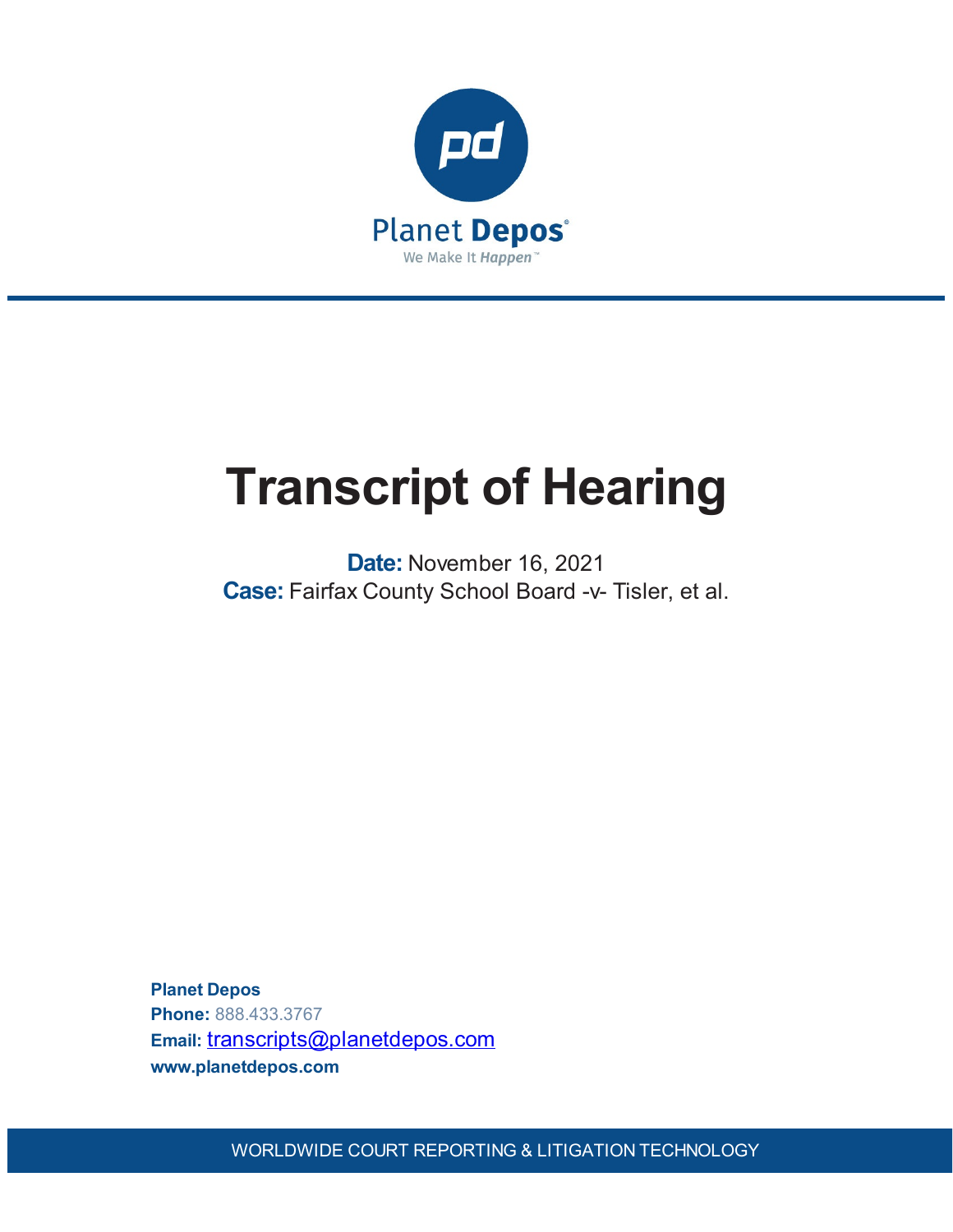1 2 3 4 5 6 7 8 9 10 11 12 13 14 15 16 17 18 19 20 21 22 V I R G I N I A: IN THE CIRCUIT COURT FOR FAIRFAX COUNTY -----------------x FAIRFAX COUNTY SCHOOL BOARD, Plaintiff, v. Case No. 2021-13491 DEBRA TISLER AND CALLIE OETTINGER, Defendants. -----------------------------x Judge's Ruling Before the Honorable Richard E. Gardiner Fairfax, Virginia Tuesday, November 16, 2021 10:02 a.m. EST Job No.: 414077 Pages: 1 - 22 Transcribed by: Bobbi J. Fisher, RPR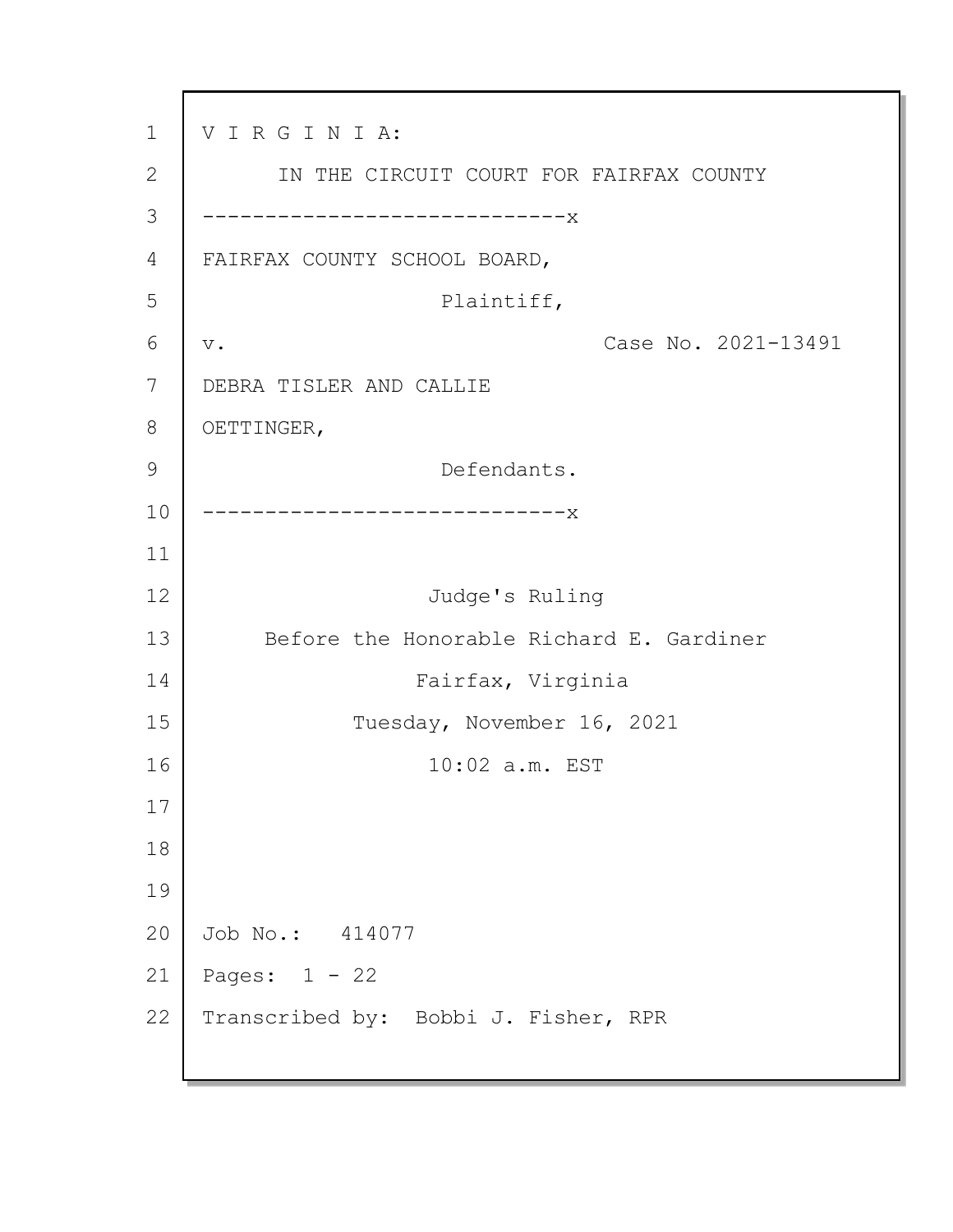| $\mathbf 1$    | Judge's Ruling was held at:                         |
|----------------|-----------------------------------------------------|
| 2              | Fairfax County Circuit Court                        |
| 3              | 4110 Chain Bridge Road                              |
|                |                                                     |
| $\overline{4}$ | Fairfax, Virginia 22030                             |
| 5              |                                                     |
| 6              | Pursuant to Notice, before Diamante Parrish,        |
| 7              | Digital Court Reporter and Notary Public in and for |
| 8              | the Commonwealth of Virginia.                       |
| $\mathsf 9$    |                                                     |
| 10             |                                                     |
| 11             |                                                     |
| 12             |                                                     |
| 13             |                                                     |
| 14             |                                                     |
| 15             |                                                     |
| 16             |                                                     |
|                |                                                     |
| $17$           |                                                     |
| 18             |                                                     |
| 19             |                                                     |
| 20             |                                                     |
| 21             |                                                     |
| 22             |                                                     |
|                |                                                     |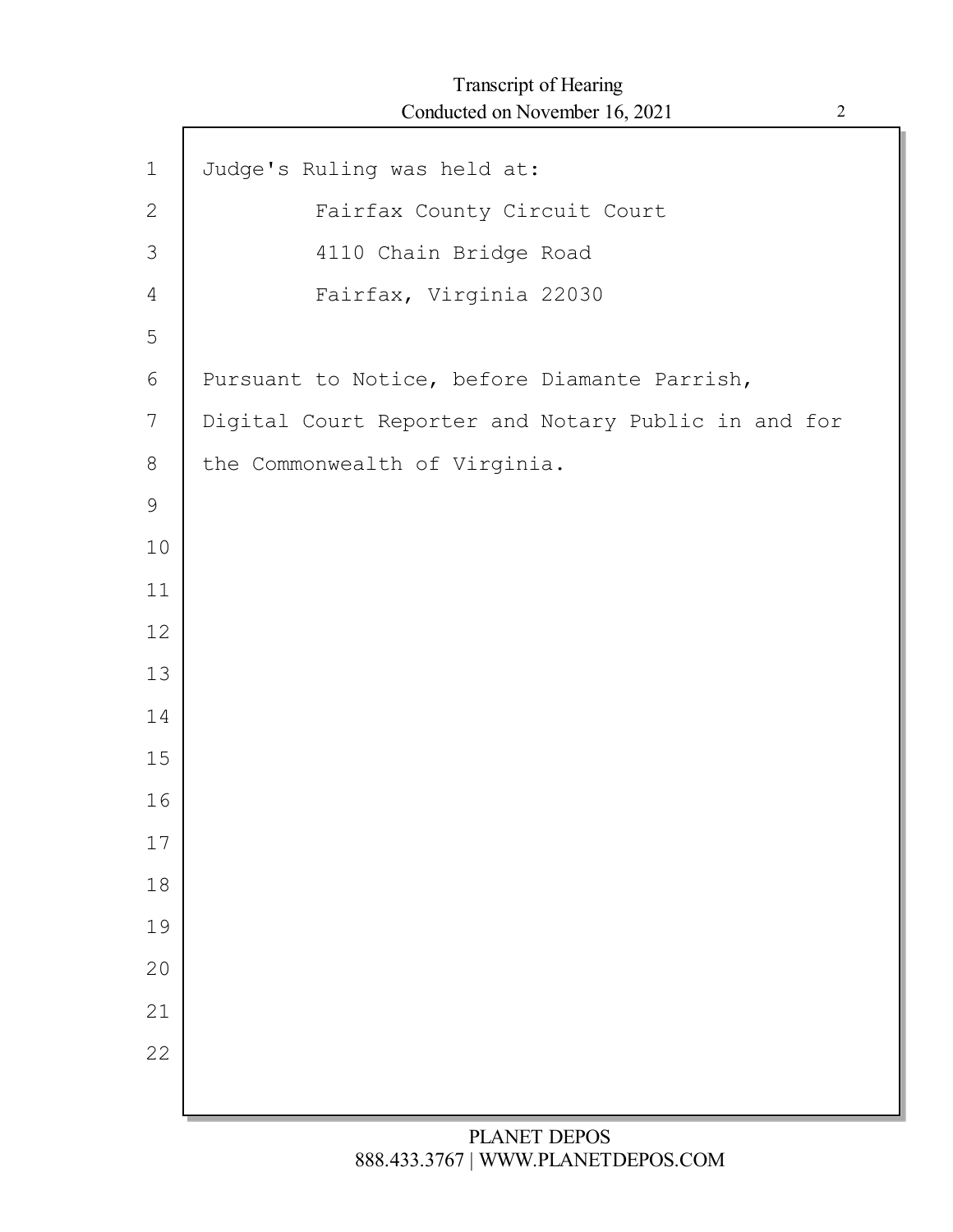| $\mathbf 1$ | APPEARANCES                             |
|-------------|-----------------------------------------|
| 2           | ON BEHALF OF THE PLAINTIFF:             |
| 3           | RYAN M. BATES, ESQ.                     |
| 4           | HUNTON ANDREWS KURTH, LLP               |
| 5           | 2200 Pennsylvania Avenue, Northwest     |
| 6           | Washington, D.C. 20037                  |
| 7           | $(202)$ 955-1596                        |
| 8           |                                         |
| 9           | ON BEHALF OF THE DEFENDANT:             |
| 10          | KETAN BHIRUD, ESQ.                      |
| 11          | TROUTMAN PEPPER HAMILTON & SANDERS, LLP |
| 12          | 401 9th Street, Northwest               |
| 13          | Suite 1000                              |
| 14          | Washington, D.C. 20004                  |
| 15          | $(202)$ $274 - 2890$                    |
| 16          |                                         |
| 17          | TIMOTHY SANDEFUR, ESQ. (Pro Hac Vice)   |
| 18          | GOLDWATER INSTITUTE                     |
| 19          | 500 E. Coronado Road                    |
| 20          | Phoenix, Arizona 85004                  |
| 21          |                                         |
| 22          |                                         |
|             |                                         |

Г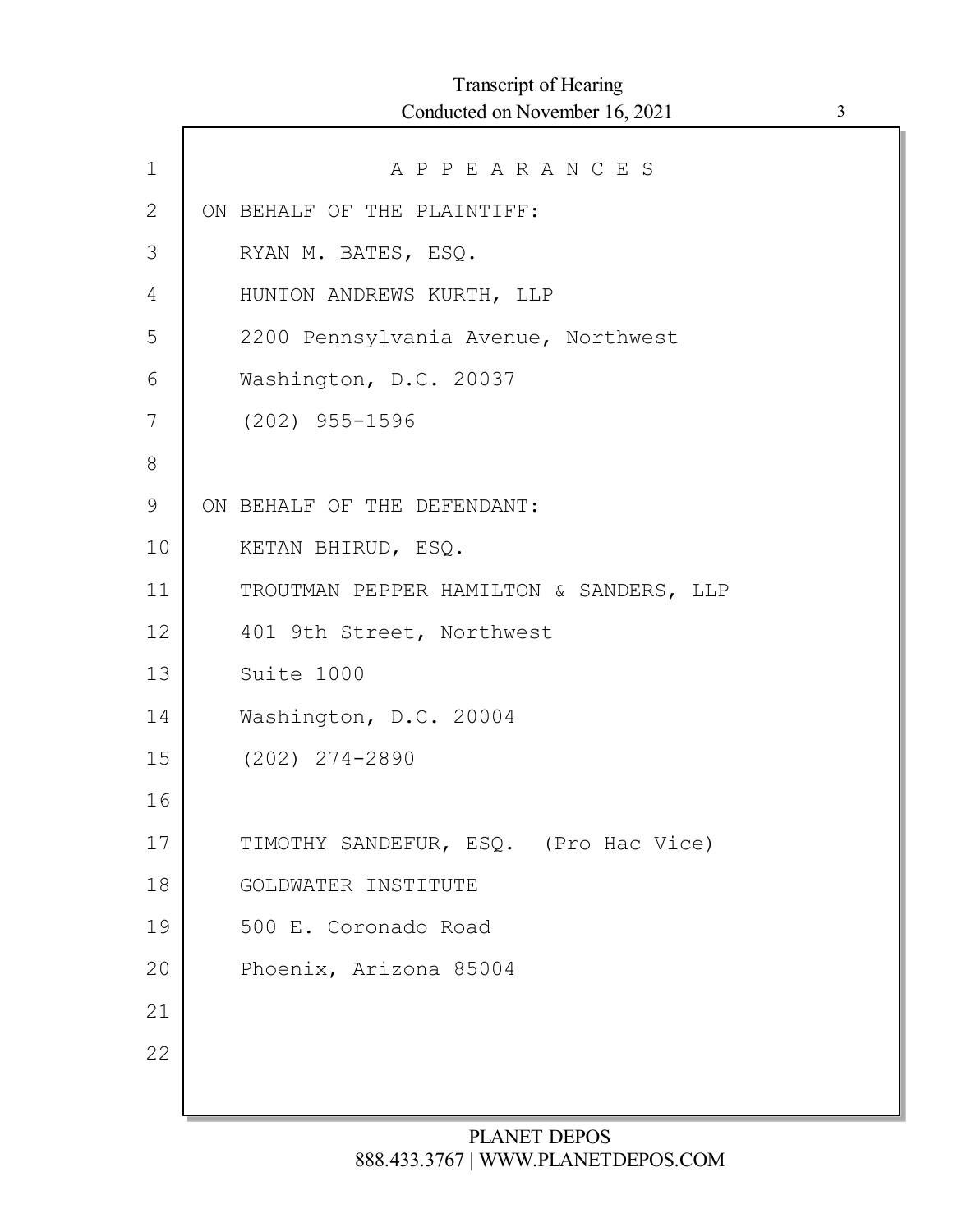## I N D E X WITNESS/DESCRIPTION PAGE JUDGE'S RULING 6 E X H I B I T S (None.) Transcript of Hearing Conducted on November 16, 2021 4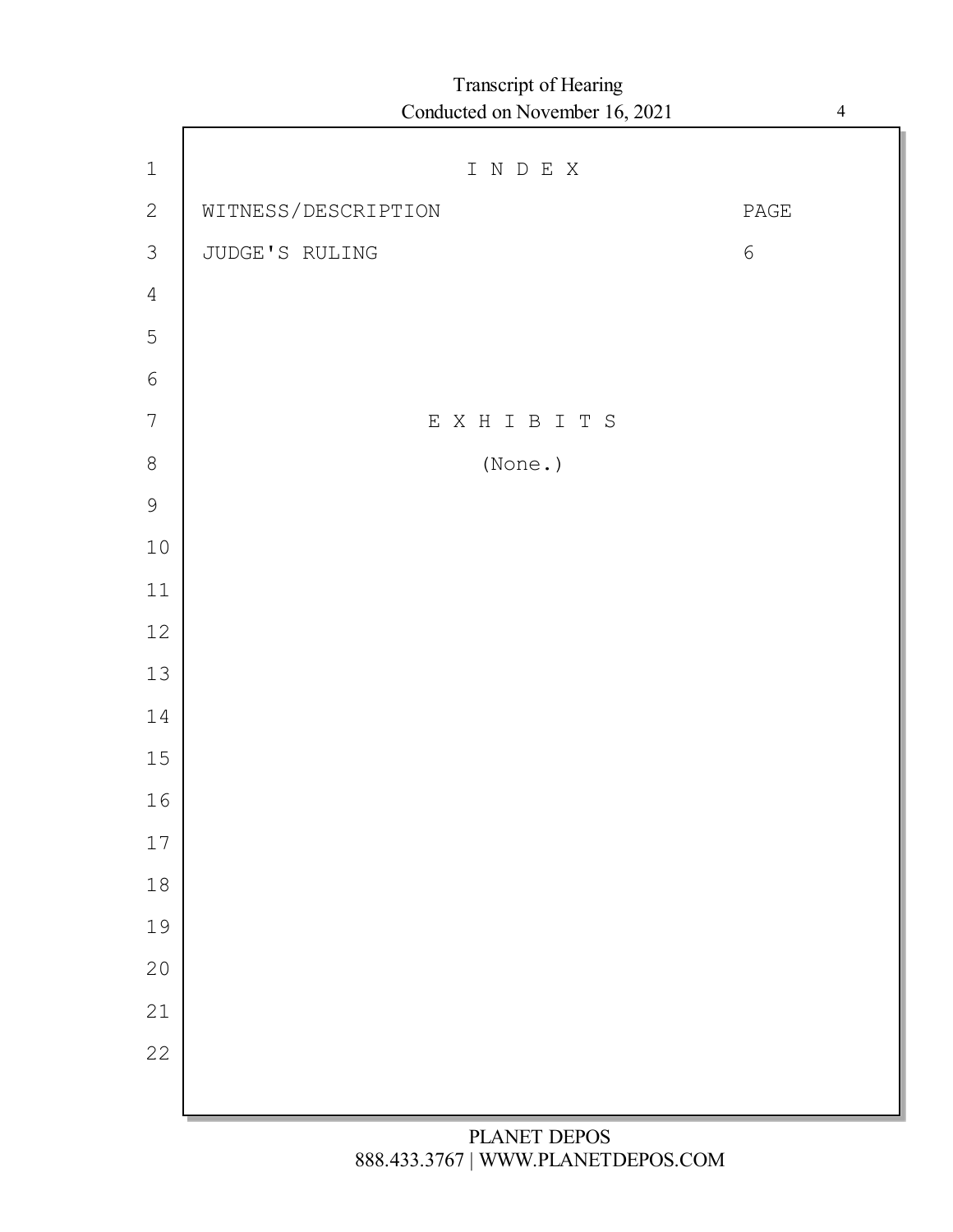| $\mathbf 1$  | PROCEEDINGS                                         |
|--------------|-----------------------------------------------------|
| $\mathbf{2}$ | THE COURT: All right. Swear in the                  |
| 3            | court reporter, please.                             |
| 4            | (The court reporter was duly sworn.)                |
| 5            | THE COURT: All right. This is Fairfax               |
| 6            | County School Board versus Debra Tisler, et al.     |
| 7            | CL2021-13491.                                       |
| 8            | I have counsel for the School Board.                |
| 9            | Sir, if you could identify yourself for the record. |
| 10           | MR. BATES: Yes. Good morning, Your                  |
| 11           | Honor. Ryan Bates representing Fairfax County       |
| 12           | School Board.                                       |
| 13           | THE COURT: All right. Mr. Bates is                  |
| 14           | present in the courtroom.                           |
| 15           | MR. BHIRUD: Good morning. Ketan Bhirud              |
| 16           | with Troutman Pepper Hamilton & Sanders here with   |
| 17           | the defendant.                                      |
| 18           | THE COURT: All right. And then                      |
| 19           | Mr. Sandefur, who was admitted pro hac vice, is     |
| 20           | present by Webex.                                   |
| 21           | I had asked the parties to appear today             |
| 22           | because I want to give you my decision. There's     |
|              |                                                     |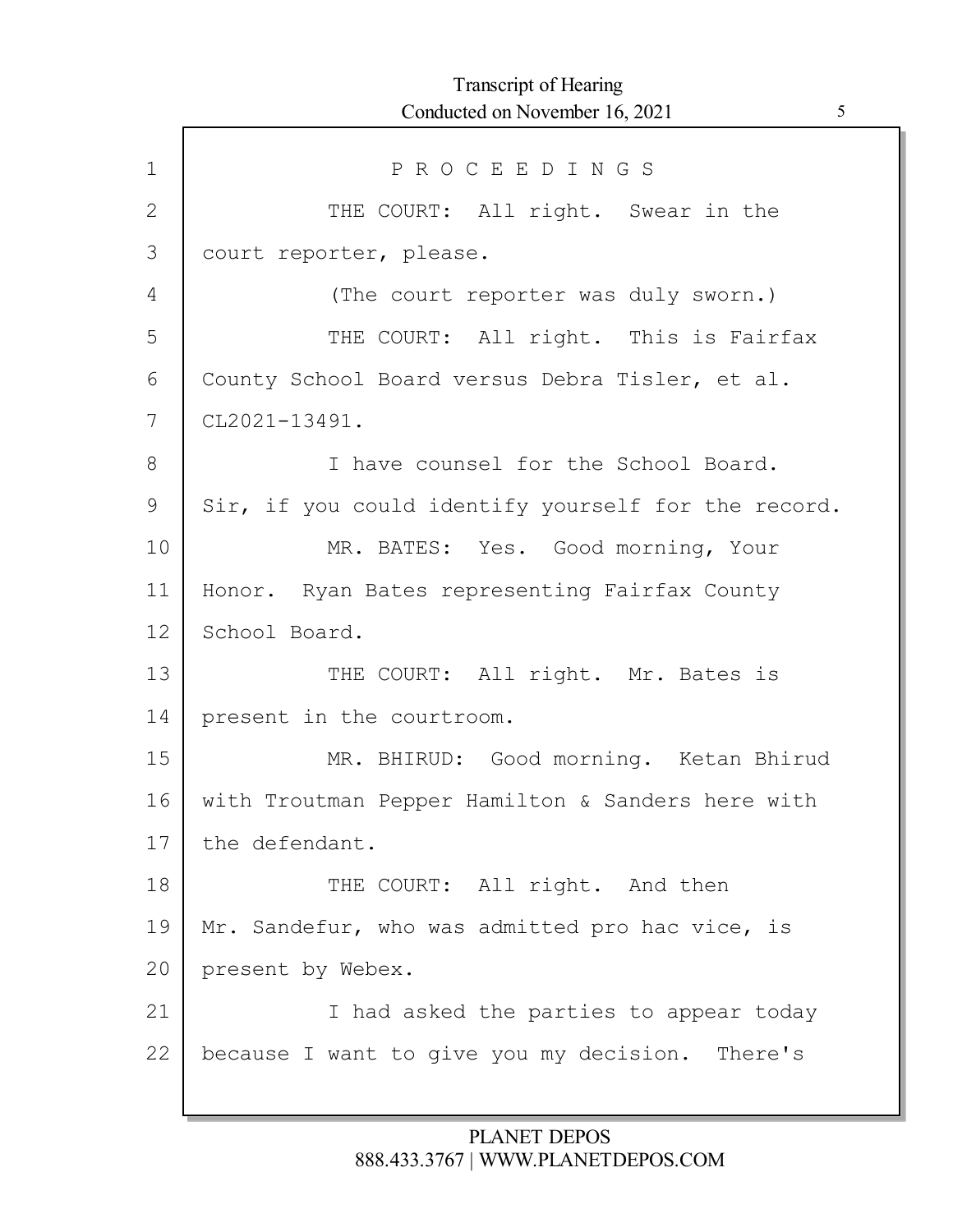| $\mathbf 1$ | some motions and then, of course, the underlying   |
|-------------|----------------------------------------------------|
| 2           | preliminary injunction request.                    |
| 3           | Let me start -- Mr. Sandefur, I'm going            |
| 4           | to move you over a little bit here so I can see    |
| 5           | people who are in the courtroom.                   |
| 6           | MR. SANDEFUR: Certainly, Your Honor.               |
| 7           | Thank you.                                         |
| 8           | THE COURT: Don't take it personally.               |
| 9           | MR. SANDEFUR: And I appreciate the                 |
| 10          | Court's willingness to accommodate my schedule.    |
| 11          | THE COURT: Yes, sir. Not a problem.                |
| 12          | The first thing I wanted to rule on was            |
| 13          | the Board's Motion to Strike, which was filed --   |
| 14          | let me pull that out. The Board's Motion to Strike |
| 15          | defendant's response to October 22nd, 2021, order  |
| 16          | that was re-filed November 3rd, and I received a   |
| 17          | response from Defendants on that.                  |
| 18          | My ruling on that is as follows: I'm               |
| 19          | going to grant the Motion to Strike in part and    |
| 20          | deny it in part. With regard to the legal          |
| 21          | argument, since I did not ask the defendants for   |
| 22          | additional legal argument, I am going to grant the |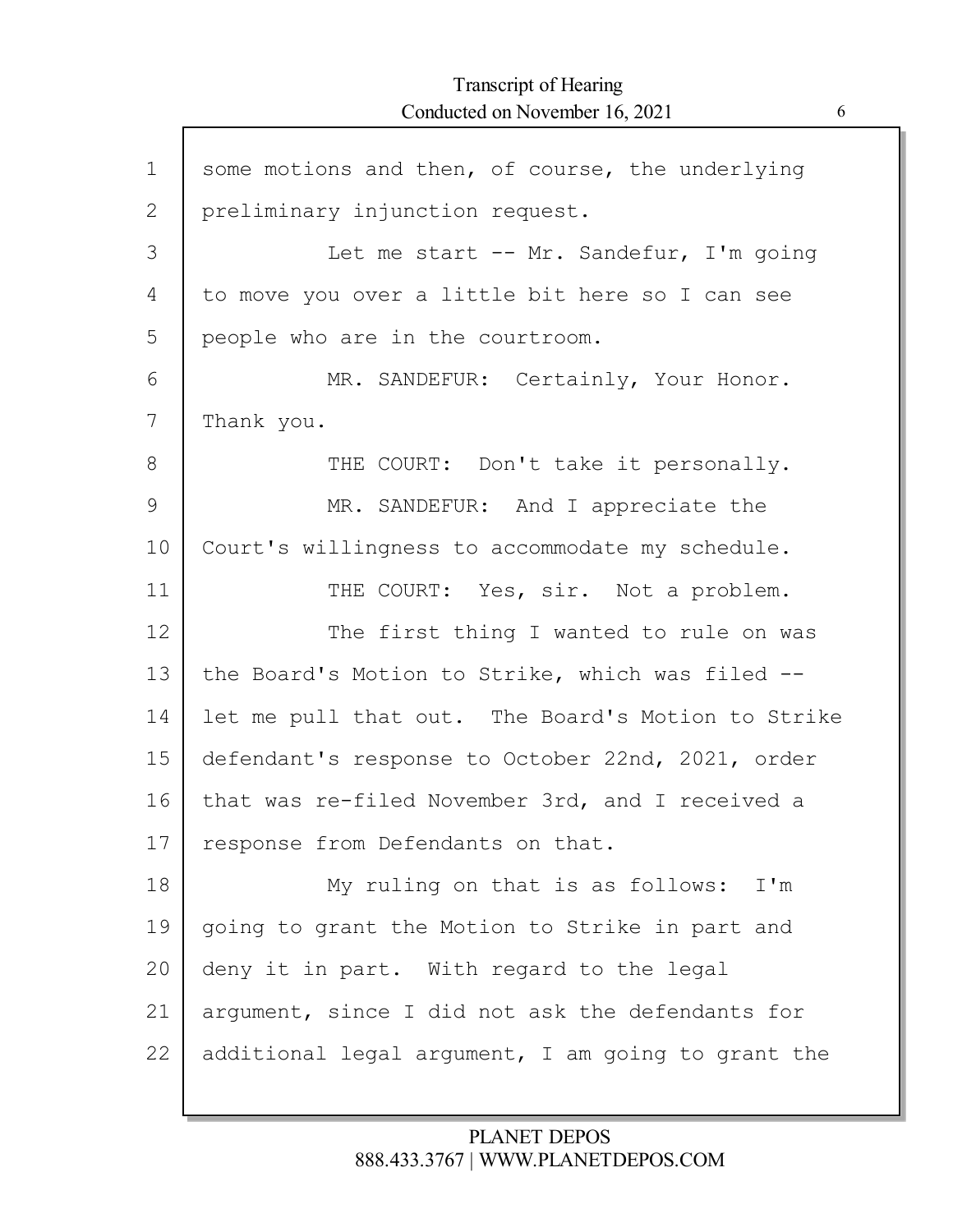| $\mathbf{1}$ | Motion to Strike to the extent it deals with the    |
|--------------|-----------------------------------------------------|
| 2            | legal or additional legal argument that defendants  |
| 3            | made. I certainly heard all the legal arguments in  |
| 4            | court. I had read the initial pleadings in the      |
| 5            | case as well, so that part of the Motion to Strike  |
| 6            | is granted.                                         |
| 7            | With regard to the second part of the               |
| 8            | Motion to Strike that is regarding what the         |
| 9            | defendants said as to the various redactions, I'm   |
| 10           | going to deny that part of the Motion to Strike. I  |
| 11           | think, well, the answer is $-$ the question was why |
| 12           | or what I had asked for is why such redaction is    |
| 13           | not legally justified. I'll accept what the         |
| 14           | answers the defendants gave. That's what their      |
| 15           | answers are. The plaintiff may not think they were  |
| 16           | sufficient and maybe they weren't, but, in any      |
| 17           | event, they were what the defendant's response was. |
| 18           | So the Motion to Strike as to that, the second part |
| 19           | of the Motion to Strike, is denied.                 |
| 20           | Now, turning to the merits of the Board's           |
| 21           | motion for a preliminary injunction, the first      |
| 22           | thing I wanted to note is that Virginia state       |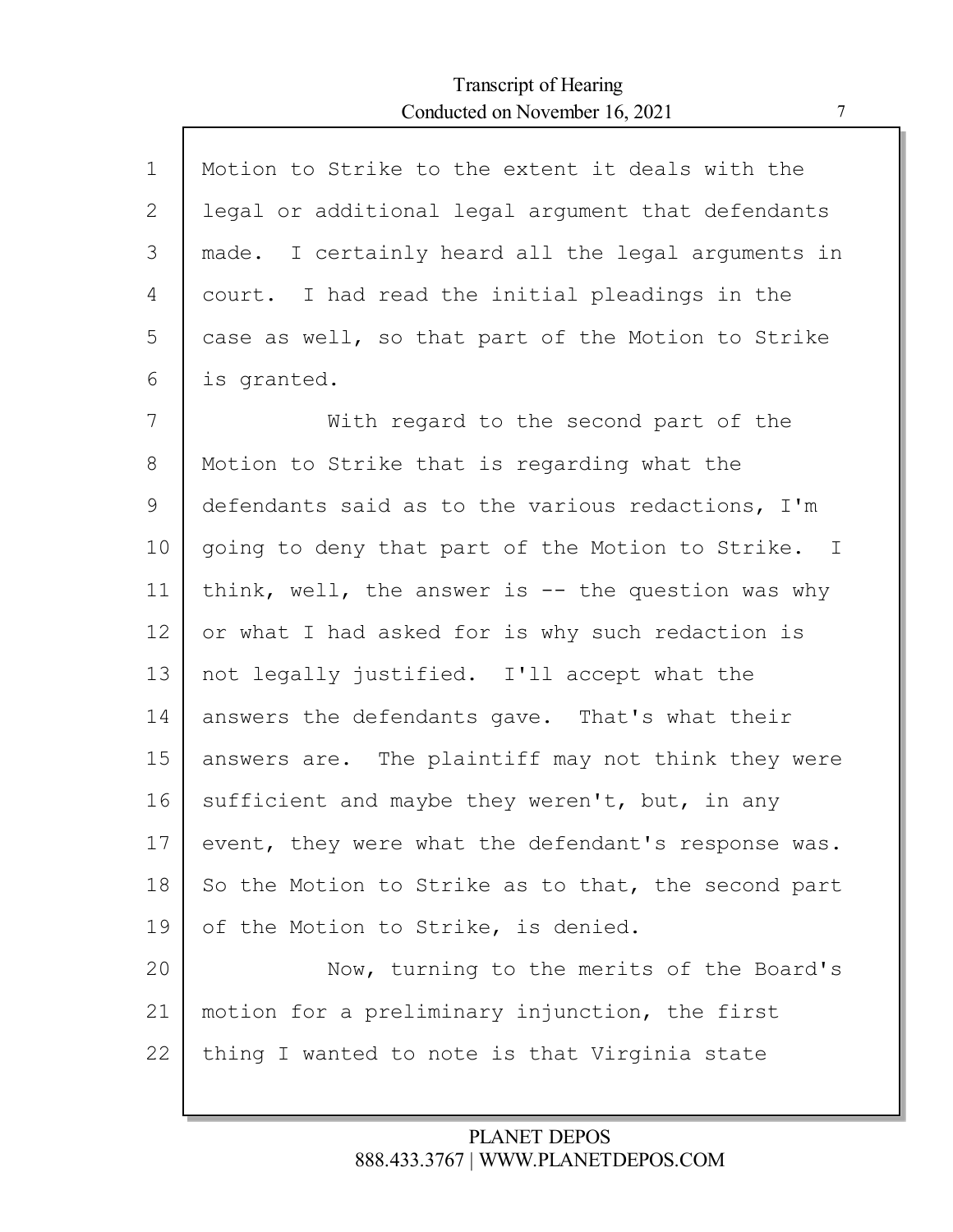Г

| $\mathbf 1$ | courts have a little bit different standard than      |
|-------------|-------------------------------------------------------|
| 2           | the federal standard. The Board, of course, cited     |
| 3           | the federal standard, the now famous Winter case      |
| 4           | from the U.S. Supreme Court. Although, I think, in    |
| 5           | the end, it doesn't make any difference which         |
| 6           | standard I apply, but I do want to make it clear      |
| 7           | that Virginia standard, which is articulated in       |
| 8           | Wright versus Castles, 232 Va. 218 at page 224 --     |
| 9           | that's a 1986 case $-$ the Court said, to obtain the  |
| 10          | injunction, Wright had to prove that he would         |
| 11          | suffer irreparable harm if the injunction were not    |
| 12          | granted and that he did not have an adequate remedy   |
| 13          | at law.                                               |
| 14          | Virginia Supreme Court has apparently                 |
| 15          | not, I believe, adopted the four-part federal         |
| 16          | standard most recently articulated in Winter.<br>But, |
| 17          | as I said, I think whether I use the federal          |
| 18          | standard or the state standard, the result is the     |
| 19          | same.                                                 |
| 20          | And so what I'm going to do, since the                |
| 21          | federal standard is a little bit more inclusive, is   |
| 22          | give my ruling based on the federal standard and      |
|             |                                                       |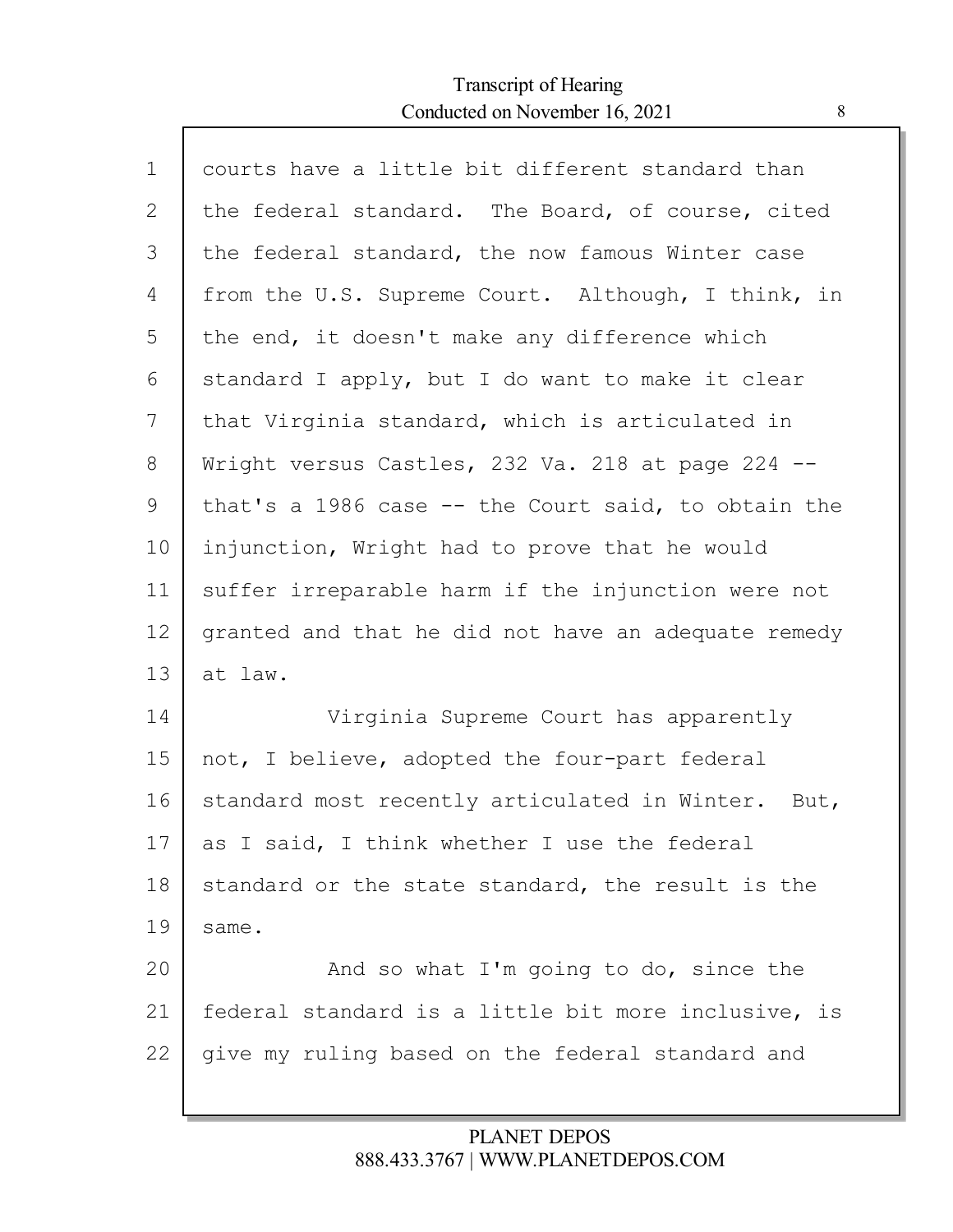Г

| $\mathbf 1$ | then I'll mention Virginia standard at the end.     |
|-------------|-----------------------------------------------------|
| 2           | The federal standard -- the first part of           |
| 3           | the federal standard is likely to succeed on the    |
| 4           | merits, and that really is, in my view, in this     |
| 5           | case, the key part of this case as whether the      |
| 6           | Board is likely to succeed on the merits. And of    |
| 7           | course the merits are whether the Court should      |
| 8           | restrain the defendants by ordering them to return  |
| 9           | the documents that they received and accepting in   |
| 10          | their place, excuse me, accepting in their place    |
| 11          | the second set of documents.                        |
| 12          | The Board argues vociferously that this             |
| 13          | is not a prior restraint. I equally vociferously    |
| 14          | disagree with that. This is about as much a prior   |
| 15          | restraint as there ever could be. The Board is      |
| 16          | coming to a government agency, the Court, that has  |
| 17          | the power to restrain and asking the Court to       |
| 18          | restrain the defendants in this case. So this is a  |
| 19          | prior restraint. No question about it, in my mind.  |
| 20          | And that means that we're governed by several cases |
| 21          | from the U.S. Supreme Court, the most recent or the |
| 22          | most applicable, I would say, is the Supreme Court  |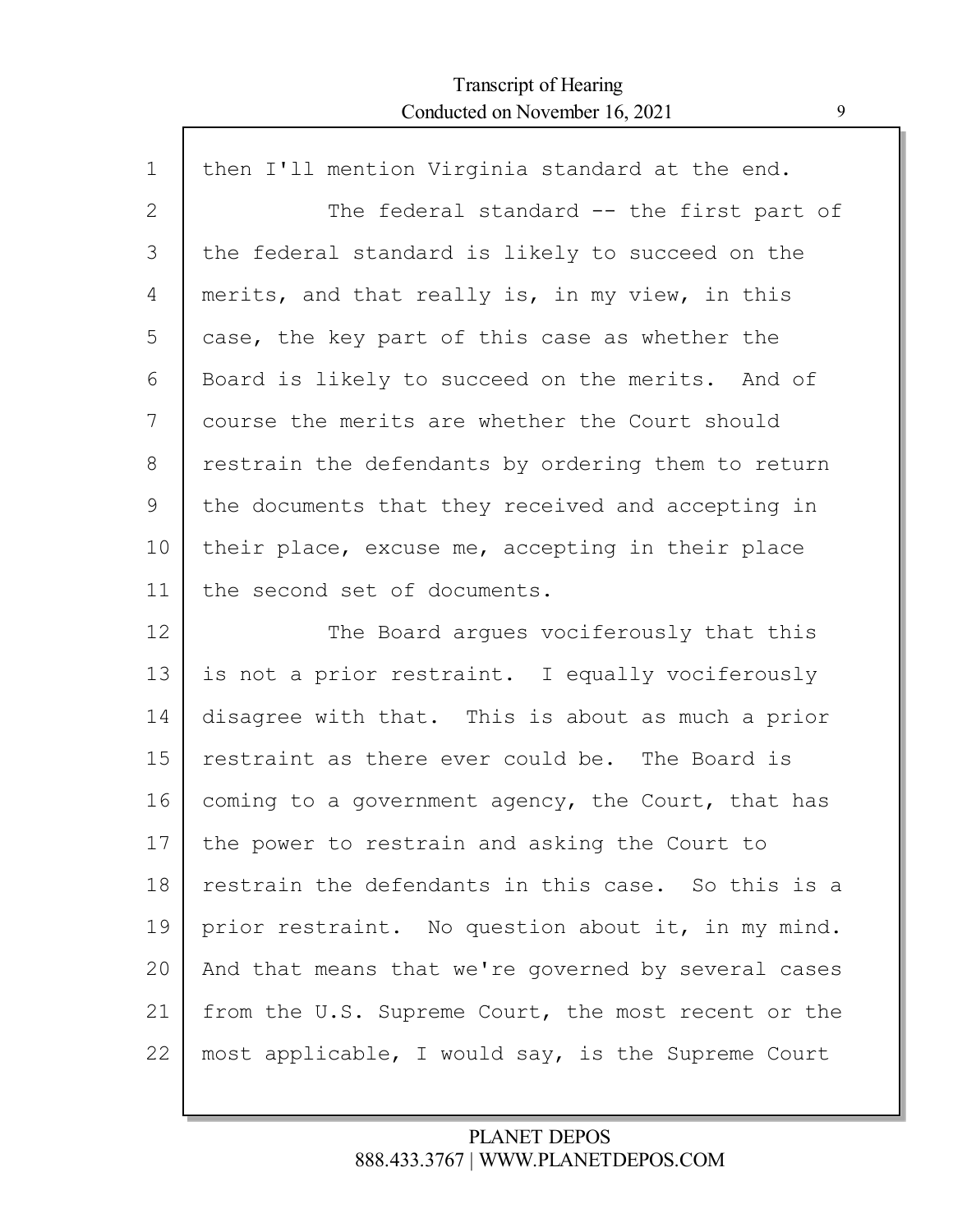Г

| $\mathbf 1$ | decision in the Florida Star versus BJF, which is   |
|-------------|-----------------------------------------------------|
| 2           | 491 U.S. 524 from 1989. And the standard set out    |
| 3           | there -- the first question that one has to ask in  |
| 4           | a prior restraint case is whether the publisher --  |
| 5           | in that case, it was a newspaper; in this case,     |
| 6           | it's two individual citizens -- lawfully obtained   |
| 7           | truthful information about a matter of public       |
| 8           | significance.                                       |
| 9           | In my view, in this case, the publishers            |
| 10          | did lawfully obtain truthful information. They      |
| 11          | made a Freedom of Information Act request. The      |
| 12          | Board's designee or the Board's employee -- I'm not |
| 13          | exactly sure what the relationship was, whether it  |
| 14          | was employee or somebody else, but in any case,     |
| 15          | their agent -- the Board's agent released the       |
| 16          | information in response to the Freedom of           |
| 17          | Information Act request. The information wasn't     |
| 18          | stolen or otherwise unlawfully obtained. It was     |
| 19          | obtained quite lawfully, and it's clearly also      |
| 20          | about a matter of public significance because this  |
| 21          | has to do with legal bills that are being paid by   |
| 22          | the taxpayers of Fairfax County.                    |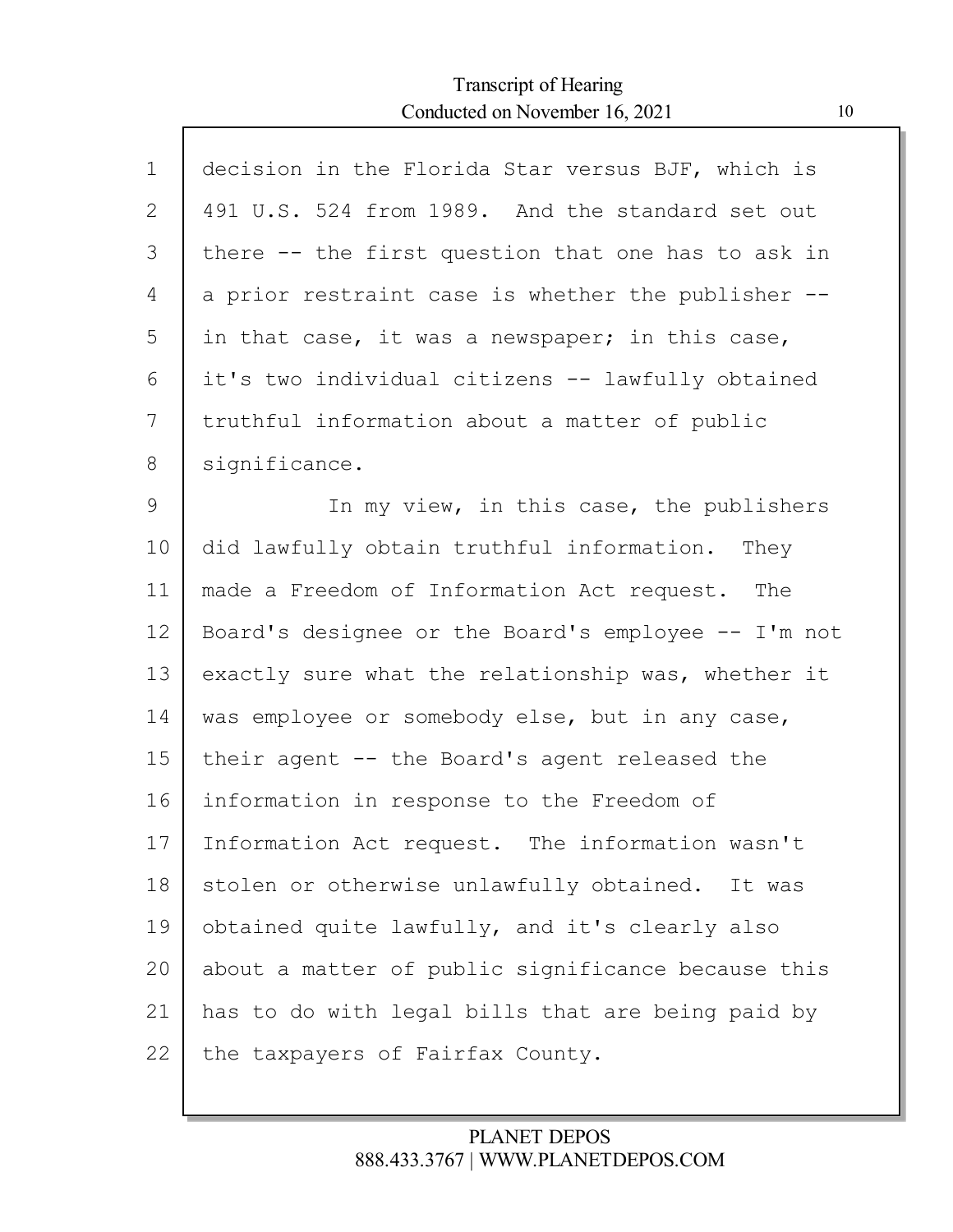| $\mathbf 1$ | And while it's not a matter of something            |
|-------------|-----------------------------------------------------|
| 2           | like the Pentagon papers where we're talking about  |
| 3           | the war in Vietnam, certainly it's a matter of      |
| 4           | public significance as to what the taxpayers --     |
| 5           | what bills the taxpayers are having to absorb.      |
| 6           | So I find that the first part of the                |
| 7           | Florida Star or the Florida Star test, which,       |
| 8           | obviously, goes back to other cases, but it's most  |
| 9           | reiterated in the Florida Star case, that that      |
| 10          | first standard has been met.                        |
| 11          | The fact that these were disclosures that           |
| 12          | were not required to be disclosed under the Freedom |
| 13          | of Information Act, as the Supreme Court said in    |
| 14          | the Florida Star, does not make it unlawful for     |
| 15          | the -- in this case, the defendants to receive them |
| 16          | when they were furnished by the government.         |
| 17          | And I would say, generally, with regard             |
| 18          | to the Freedom of Information Act and the           |
| 19          | permitted -- the redactions that it permits, at     |
| 20          | this stage in the proceedings, those permissible    |
| 21          | redactions are simply not relevant anymore. We're   |
| 22          | past the stage where I can consider possible        |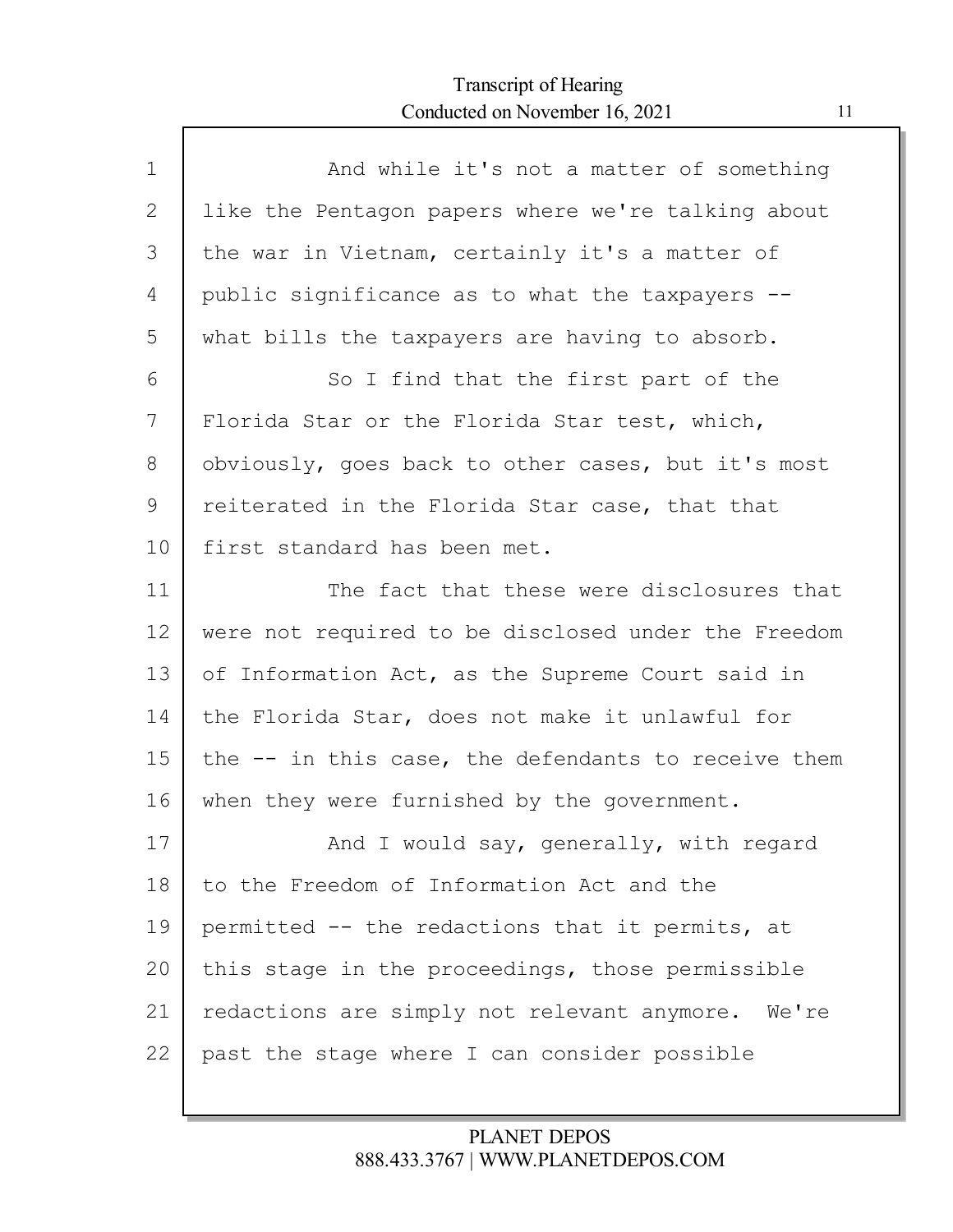| $\mathbf 1$ | Freedom of Information Act redactions.              |
|-------------|-----------------------------------------------------|
| 2           | The issue now, as set out in Florida $-$ -          |
| 3           | in the Florida Star and of course the other cases   |
| 4           | that proceeded it and came after it is whether this |
| 5           | information is such information concerning personal |
| 6           | privacy that the State can protect individuals from |
| 7           | intrusion by the press.                             |
| 8           | And the holding of Florida Star, I think,           |
| 9           | is right on point here. This is at page -- the      |
| 10          | last page of the opinion: "We do not hold that      |
| 11          | truthful publication is automatically               |
| 12          | constitutionally protected or that there's no zone  |
| 13          | of personal privacy within which the State may      |
| 14          | protect the individual from intrusion by the press. |
| 15          | We hold only that, where a newspaper publishes      |
| 16          | truthful information, which it has lawfully         |
| 17          | obtained, punishment may lawfully be imposed if at  |
| 18          | all only when narrowly tailored to a State interest |
| 19          | of the highest order."                              |
| 20          | And, in this case, the State interest of            |
| 21          | the highest order would be information relating to  |
| 22          | personal privacy, and, therefore, it is the Court's |
|             |                                                     |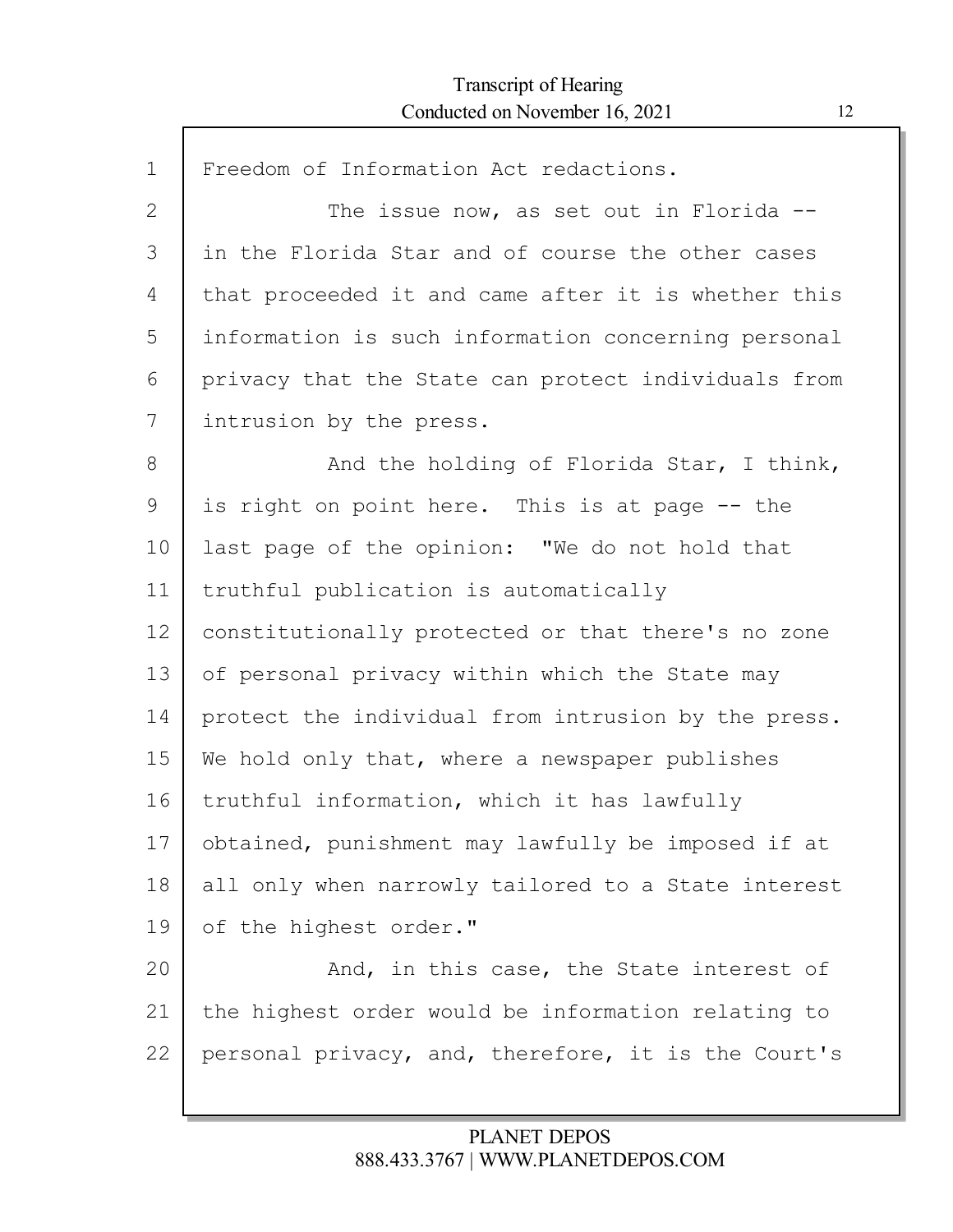Г

| $\mathbf 1$ | view that the Board is not likely to succeed in     |
|-------------|-----------------------------------------------------|
| 2           | this case with regard to virtually everything that  |
| 3           | was not redacted. The only thing that I think the   |
| 4           | board has any likelihood of success on is           |
| 5           | information concerning bank account names and       |
| 6           | numbers and tax IDs and federal IDs to the extent   |
| 7           | those are in there. Everything else -- and I went   |
| 8           | through every single redaction here. Everything     |
| 9           | else here is not, the Court finds, within the zone  |
| 10          | of personal privacy. Even information as to         |
| 11          | routing numbers, which are public information and   |
| 12          | SWIFT codes are not within the realm of personal    |
| 13          | privacy. You can look up a routing number and a     |
| 14          | SWIFT code on the internet for any bank -- probably |
| 15          | any bank in the world but certainly any bank in the |
| 16          | United States.                                      |
| 17          | And -- but the information -- other                 |
| 18          | information that's in -- that was redacted does not |
| 19          | come within the zone of personal privacy.           |
| 20          | In addition, the Board's argument about             |
| 21          | attorney-client privilege and work product, at this |
| 22          | stage, is really -- is irrelevant in the --         |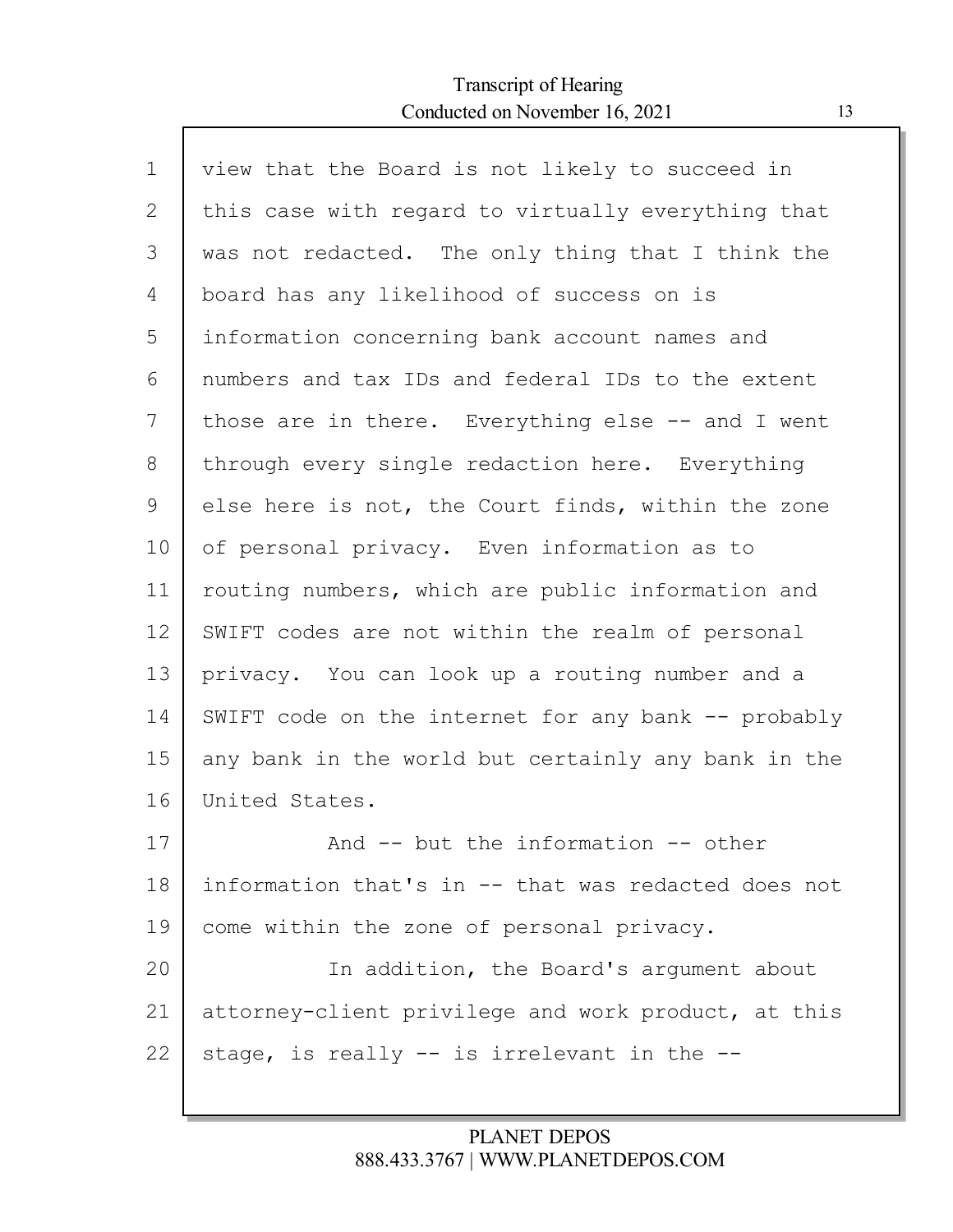Г

| $\mathbf 1$ | because, in the Court's view, both the              |
|-------------|-----------------------------------------------------|
| 2           | attorney-client privilege and any work product      |
| 3           | privilege there might be has been waived by the     |
| 4           | client by releasing the information.                |
| 5           | Now, the Board makes what I think to be             |
| 6           | almost a frivolous argument when they say, Well, it |
| 7           | wasn't the individual board members who made the    |
| 8           | decision; it was their -- it was an employee or     |
| 9           | their agent. But that, in my view, makes            |
| 10          | absolutely no difference at all. They were the      |
| 11          | ones -- the Board were the ones who gave that duty  |
| 12          | to that person, and they are bound by what that     |
| 13          | employee did.                                       |
| 14          | So I find that, as to any attorney-client           |
| 15          | privilege or work product privilege that may be     |
| 16          | claimed that that has been waived and that,         |
| 17          | therefore, any information dealing with that is --  |
| 18          | the board is not likely to succeed on the merits of |
| 19          | keeping that information -- requiring that          |
| 20          | information to be restrained.                       |
| 21          | So the bottom line on the likelihood to             |
| 22          | succeed on the merits prong is that I don't         |
|             |                                                     |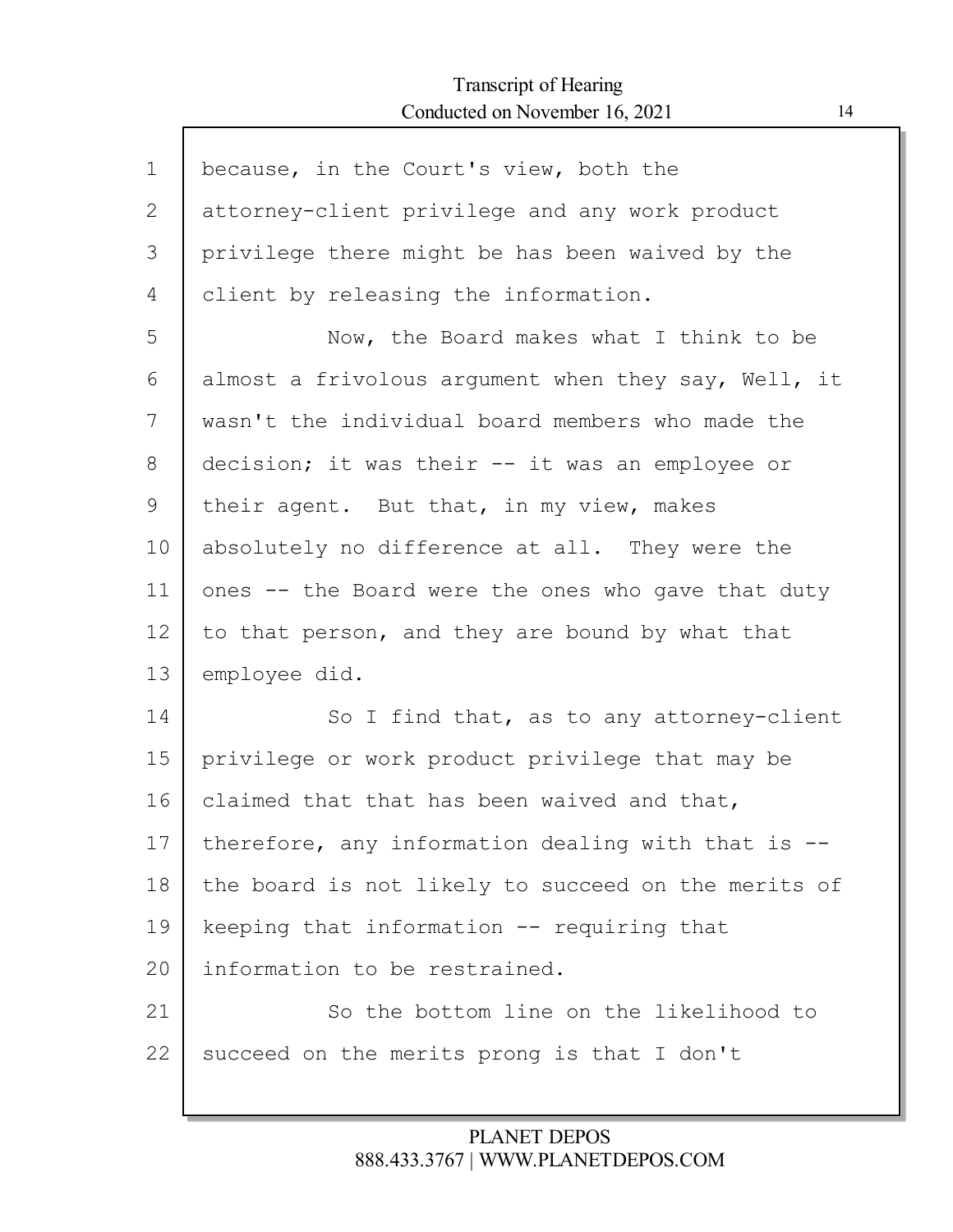Г

| $\mathbf 1$ | believe, for the vast bulk of the redactions, other |
|-------------|-----------------------------------------------------|
| 2           | than the bank account names and numbers and tax IDs |
| 3           | and federal IDs, that the Board is likely to        |
| 4           | succeed on the merits.                              |
| 5           | With regard to irreparable harm, the                |
| 6           | Board, in this case, is not $-$ - I don't find that |
| 7           | there is irreparable harm to the Board. The Board,  |
| 8           | for whatever reason -- maybe it was ineptness, I    |
| 9           | don't know; I have no evidence on that -- made the  |
| 10          | decision to turn over the information, and they're  |
| 11          | stuck with that. And I don't believe there's any    |
| 12          | harm to them other than disclosure of a tiny, tiny  |
| 13          | percentage of the information which relates to bank |
| 14          | account names and numbers and tax ID and federal ID |
| 15          | information.                                        |
| 16          | With regard to the balance of the                   |
| 17          | hardships, again, in this case, since the Board is  |
| 18          | asking me to impose a prior restraint on the        |
| 19          | defendants in this case, I find that the balance of |
| 20          | hardship weighs strongly in favor of the defendants |
| 21          | and against the Board.                              |
| 22          | And with regard to the public interest, I           |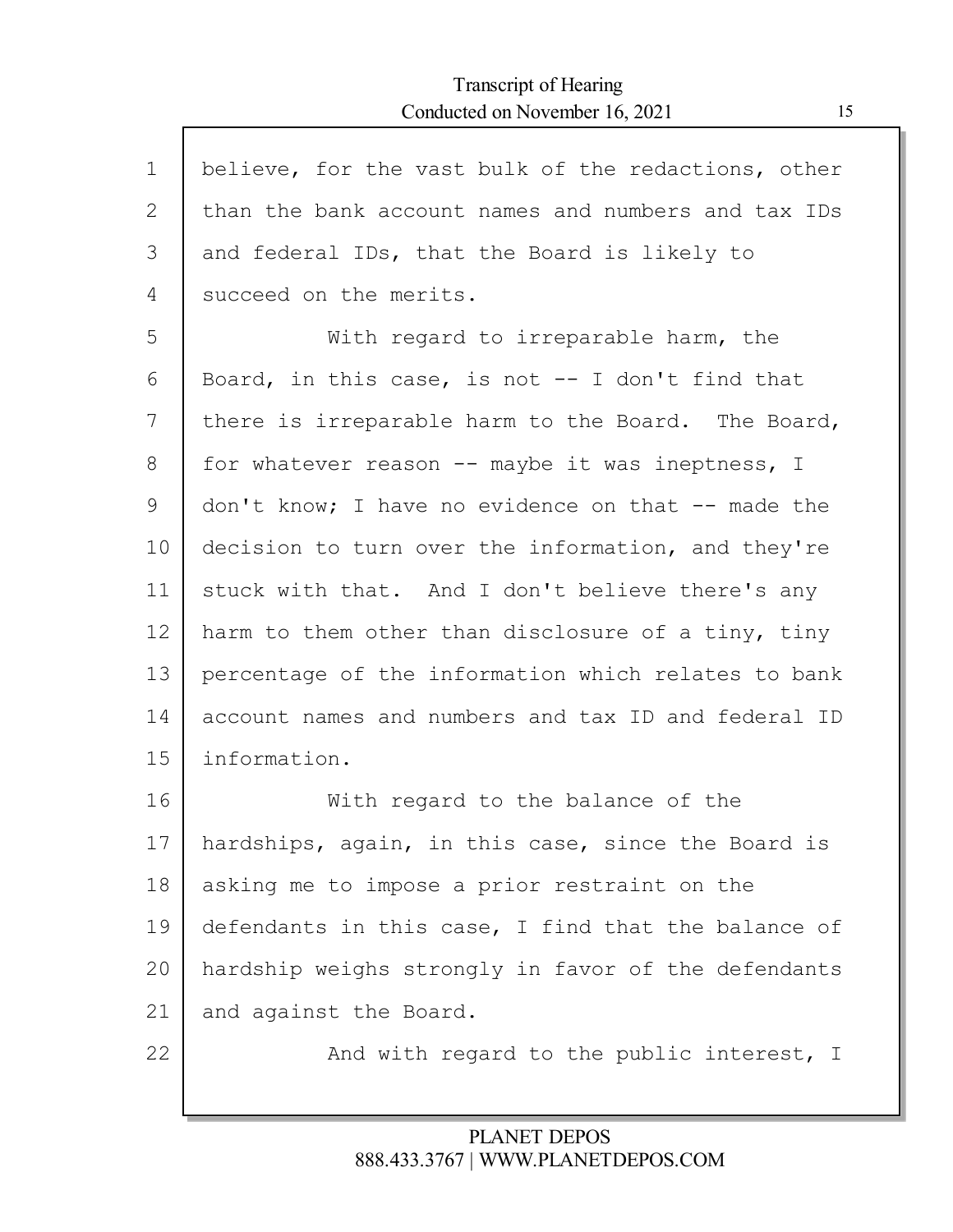$\Gamma$ 

| $\mathbf 1$ | don't think there's any question in this case that  |
|-------------|-----------------------------------------------------|
| 2           | it's in the public -- this is in the public         |
| 3           | interest. What we're doing here is -- what the      |
| 4           | defendants are doing is enforcing their rights      |
| 5           | under the First Amendment, and those rights,        |
| 6           | enforcing their rights under the First Amendment,   |
| 7           | is about as high in the public interest scale as    |
| 8           | you can get.                                        |
| 9           | So given -- given that, under the federal           |
| 10          | standard, the Court is going to -- with the minor   |
| 11          | exception of the bank account names and numbers and |
| 12          | tax ID and federal ID that's shown in there, that   |
| 13          | was redacted, the Court is going to deny the        |
| 14          | Board's motion for preliminary hearing under the    |
| 15          | State standard, which requires only irreparable     |
| 16          | harm and not having adequate remedy at law.<br>I do |
| 17          | agree that, in this case, the Board does not have   |
| 18          | an adequate remedy at law, so they meet the first   |
| 19          | half of the State standard. But as I have           |
| 20          | explained already with regard to the federal        |
| 21          | standard, the Board has not -- will not suffer      |
| 22          | irreparable harm so it doesn't meet -- it doesn't   |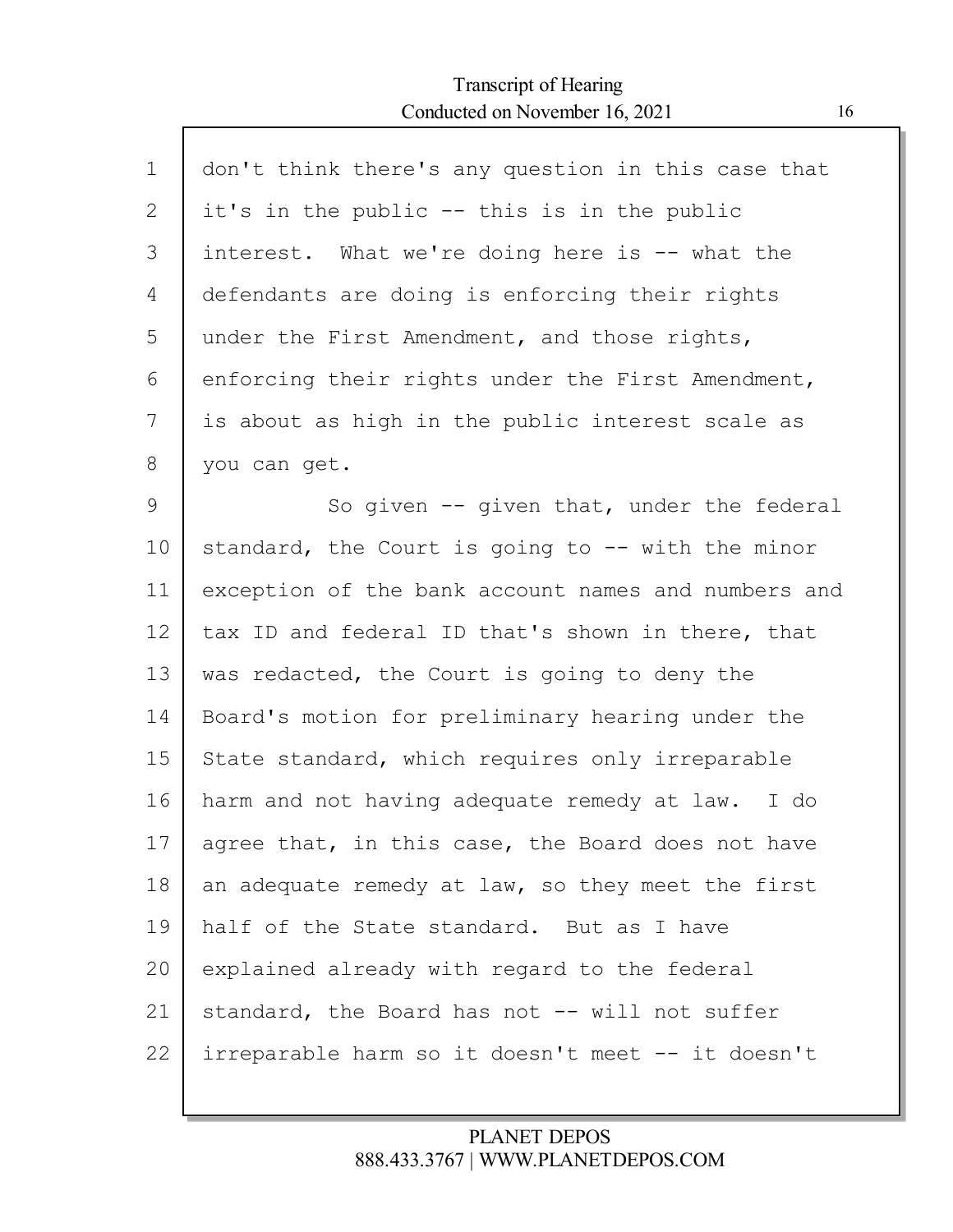$\mathsf{r}$ 

| $\mathbf 1$ | qualify for an injunction under the State standard  |
|-------------|-----------------------------------------------------|
| 2           | either.                                             |
| 3           | I'm going to ask Mr. Sandefur or, I                 |
| 4           | quess, local counsel, please, to prepare an order   |
| 5           | with regard to the preliminary injunction, denying  |
| 6           | it in vast part but granting it in a very tiny area |
| 7           | as I have explained. And, also, I'm going to ask    |
| 8           | counsel for the Board to prepare the order with     |
| 9           | regard to the Motion to Strike.                     |
| 10          | All right. Are there any questions --               |
| 11          | and one other matter: Judge Oblan has entered a     |
| 12          | temporary restraining order through calendar        |
| 13          | control on September 30th of 2021. That temporary   |
| 14          | restraining order is hereby vacated.                |
| 15          | All right. Let me start with counsel for            |
| 16          | the School Board.                                   |
| 17          | MR. BATES: Yeah, Judge, I don't think we            |
| 18          | have anything further.                              |
| 19          | THE COURT: Okay. All right.                         |
| 20          | Counsel in the courtroom for the                    |
| 21          | defendants?                                         |
| 22          | MR. BHIRUD: Yeah, I'll defer to                     |
|             |                                                     |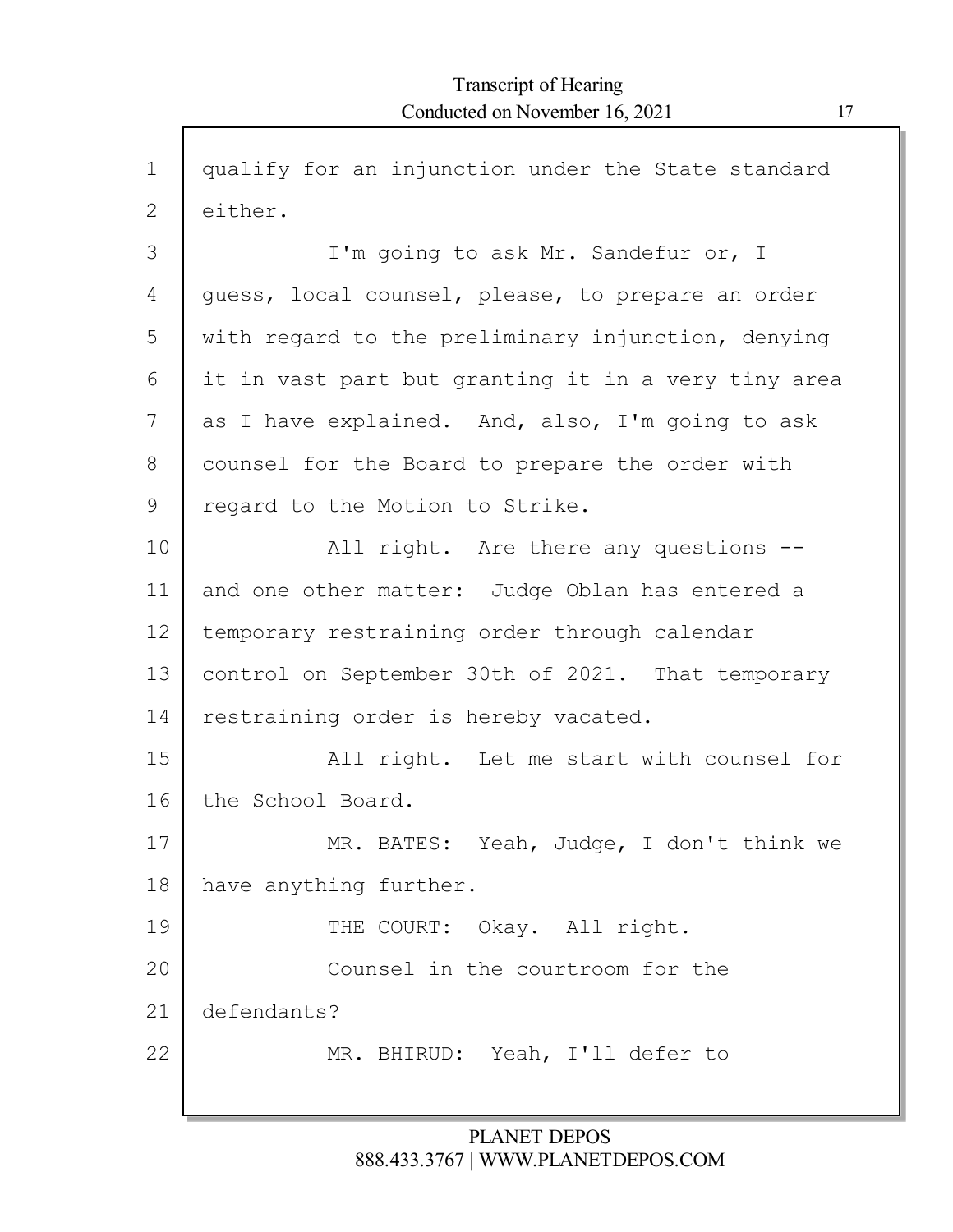| $\mathbf 1$ | Mr. Sandefur substantively, but I just -- I'm new   |
|-------------|-----------------------------------------------------|
| 2           | to Virginia, so I had a technical question as to,   |
| 3           | when you asked us to prepare the order, would you   |
| 4           | like us to run it by opposing counsel?              |
| 5           | THE COURT: Absolutely. It's got to be               |
| 6           | endorsed by opposing counsel so that he can note    |
| 7           | his actions if -- to the extent he has any.         |
| 8           | MR. BHIRUD: Okay.                                   |
| 9           | THE COURT: And I'm not going to --                  |
| 10          | ordinarily we ask you to do it in court, but this   |
| 11          | is a little bit more complicated than the ordinary  |
| 12          | case, so I'm going to ask you to do that and get it |
| 13          | back to me this afternoon. Get it back to           |
| 14          | Ms. Perez.                                          |
| 15          | Mr. Sandefur, I believe you probably have           |
| 16          | her email address: Karen. Perez.                    |
| 17          | MR. SANDEFUR: Yes, Your Honor.                      |
| 18          | THE COURT: Please get the order to her              |
| 19          | after, though -- after counsel for the School Board |
| 20          | has had an opportunity to endorse it however he     |
| 21          | deems appropriate.                                  |
| 22          | MR. SANDEFUR: I will, Your Honor.                   |
|             |                                                     |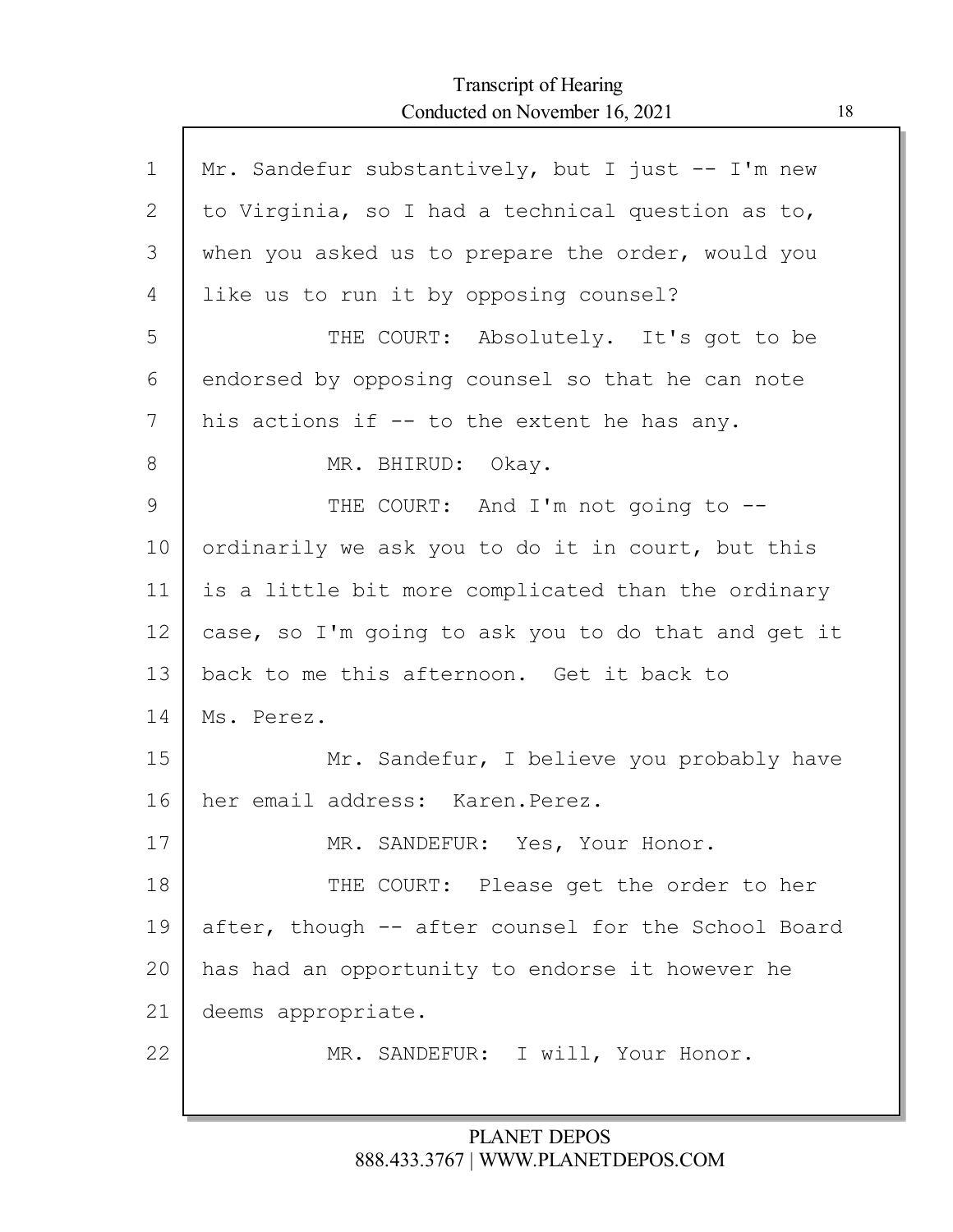$\mathsf{l}$ 

| $\mathbf 1$     | THE COURT: All right. Mr. Sandefur,                 |
|-----------------|-----------------------------------------------------|
| $\mathbf{2}$    | your local counsel is deferring to you if there are |
| 3               | any questions.                                      |
| 4               | MR. SANDEFUR: I had one question, which             |
| 5               | was part of our opposition, we also asked the Court |
| 6               | to dismiss the case entirely. I would ask if the    |
| 7               | Court has a view on that. And if the Court would    |
| 8               | prefer, we could file a separate motion to that     |
| 9               | effect.                                             |
| 10              | THE COURT: Well, I'm not dismissing the             |
| 11              | case -- I'll act on that now. That motion to        |
| 12 <sup>°</sup> | dismiss the case in its entirety is denied. I       |
| 13              | think the $-$ - since there is a very, very, very   |
| 14              | limited amount of redacted information that can be  |
| 15              | restrained because it deals with personal privacy.  |
| 16              | That's going to be the order, restraining just      |
| 17              | that $--$                                           |
| 18              | MR. SANDEFUR: I understand, Your Honor.             |
| 19              | THE COURT: -- extremely limited                     |
| 20              | information.                                        |
| 21              | MR. SANDEFUR: I understand, Your Honor.             |
| 22              | THE COURT: All right. Mr. Sandefur, so              |
|                 |                                                     |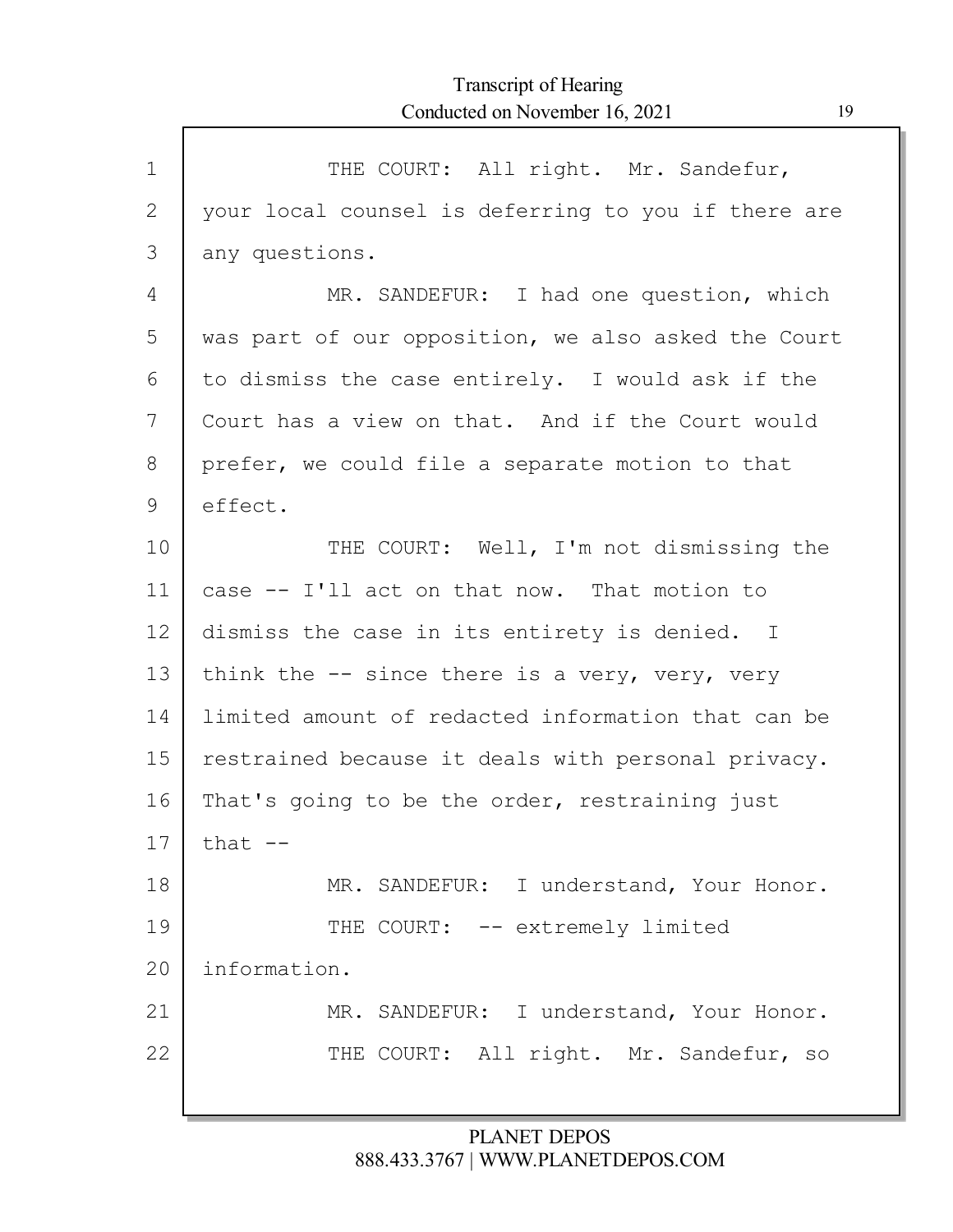| $\mathbf 1$ | you're taking on the obligation to draft the order? |
|-------------|-----------------------------------------------------|
| 2           | MR. SANDEFUR: I will do that, Your                  |
| 3           | Honor.                                              |
| 4           | THE COURT: And then you'll have to have             |
| 5           | local counsel endorse it, obviously, as well, and   |
| 6           | then counsel for the School Board.                  |
| 7           | All right. Anything else from any other             |
| 8           | parties then?                                       |
| 9           | MR. SANDEFUR: Nothing from me, Your                 |
| 10          | Honor.                                              |
| 11          | THE COURT: All right. Court is in                   |
| 12          | recess.                                             |
| 13          | (At 10:20 a.m., the above hearing                   |
| 14          | concluded.)                                         |
| 15          |                                                     |
| 16          |                                                     |
| 17          |                                                     |
| 18          |                                                     |
| 19          |                                                     |
| 20          |                                                     |
| 21          |                                                     |
| 22          |                                                     |
|             |                                                     |
|             |                                                     |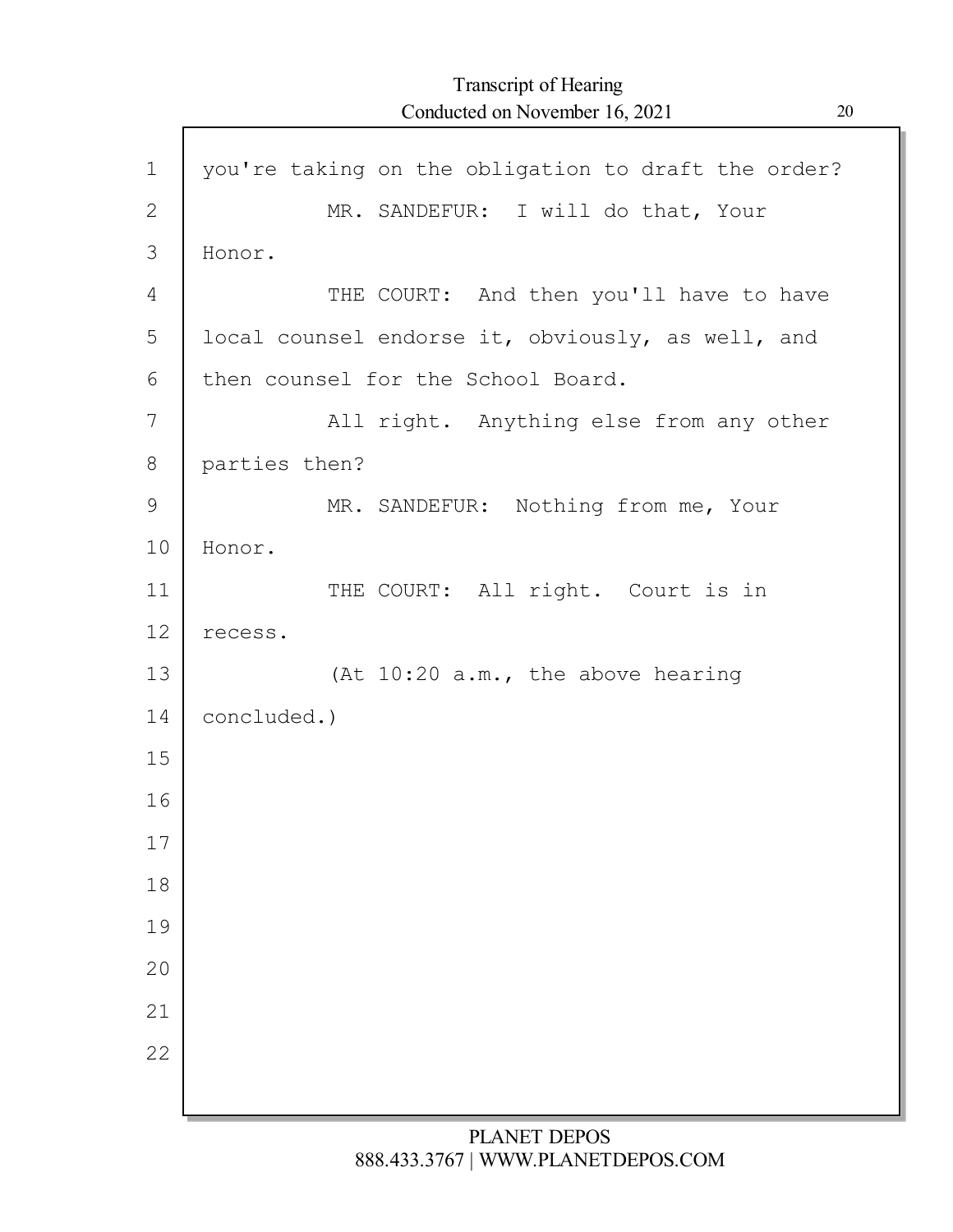Г

| $\mathbf 1$ | CERTIFICATE OF COURT REPORTER - NOTARY PUBLIC      |
|-------------|----------------------------------------------------|
| 2           |                                                    |
| 3           | I, Diamante Parrish, the officer before            |
| 4           | whom the foregoing deposition was taken, do hereby |
| 5           | certify that said proceedings were electronically  |
| 6           | recorded by me; and that I am neither counsel for, |
| 7           | related to, nor employed by any of the parties to  |
| 8           | this case and have no interest, financial or       |
| 9           | otherwise, in its outcome.                         |
| 10          | IN WITNESS WHEREOF, I have hereunto set my         |
| 11          | hand and affixed my notarial seal this 16th day of |
| 12          | November, 2021.                                    |
| 13          |                                                    |
| 14          |                                                    |
| 15          |                                                    |
| 16          | Diamante Parrish, Notary Public                    |
| 17          | for the Commonwealth of Virginia                   |
| 18          |                                                    |
| 19          | Notary Commission No. 7936707                      |
| 20          | Notary Commission Expires: 5/31/2025               |
| 21          |                                                    |
| 22          |                                                    |
|             |                                                    |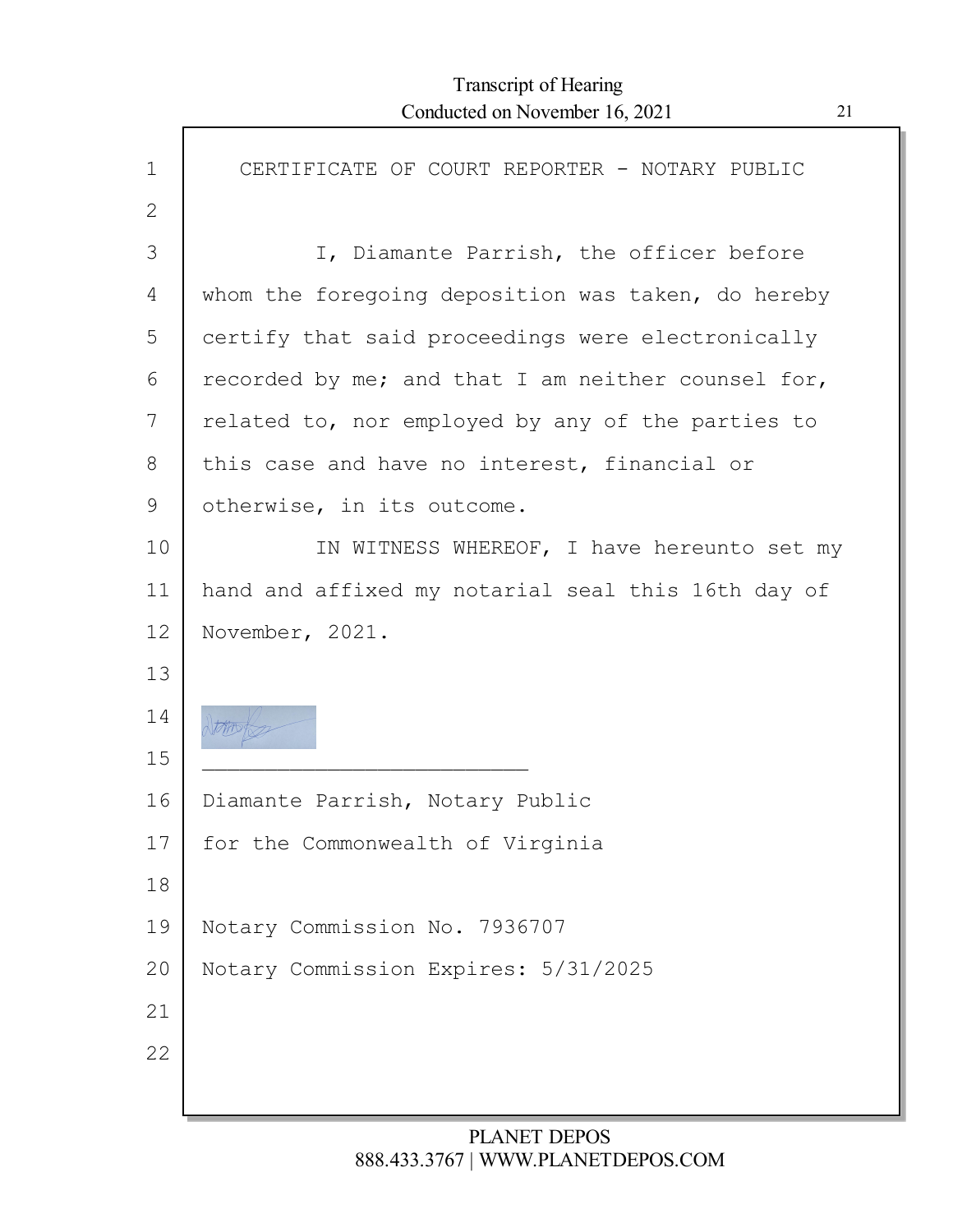| $\mathbf 1$ | CERTIFICATE OF TRANSCRIBER                        |
|-------------|---------------------------------------------------|
| 2           |                                                   |
| 3           | I, Bobbi J. Fisher, do hereby certify that        |
| 4           | the foregoing transcript is a true and correct    |
| 5           | record of the recorded proceedings; that said     |
| 6           | proceedings were transcribed to the best of my    |
| 7           | ability from the audio recording and supporting   |
| 8           | information; and that I am neither counsel for,   |
| 9           | related to, nor employed by any of the parties to |
| 10          | this case, and I have no interest, financial or   |
| 11          | otherwise, in its outcome.                        |
| 12          |                                                   |
| 13          | PEODIN FIED                                       |
| 14          |                                                   |
| 15          | Bobbi J. Fisher, RPR                              |
| 16          | NCRA Registered Professional Reporter (RPR)       |
| $17$        | November 17, 2021                                 |
| 18          |                                                   |
| 19          |                                                   |
| 20          |                                                   |
| 21          |                                                   |
| 22          |                                                   |
|             |                                                   |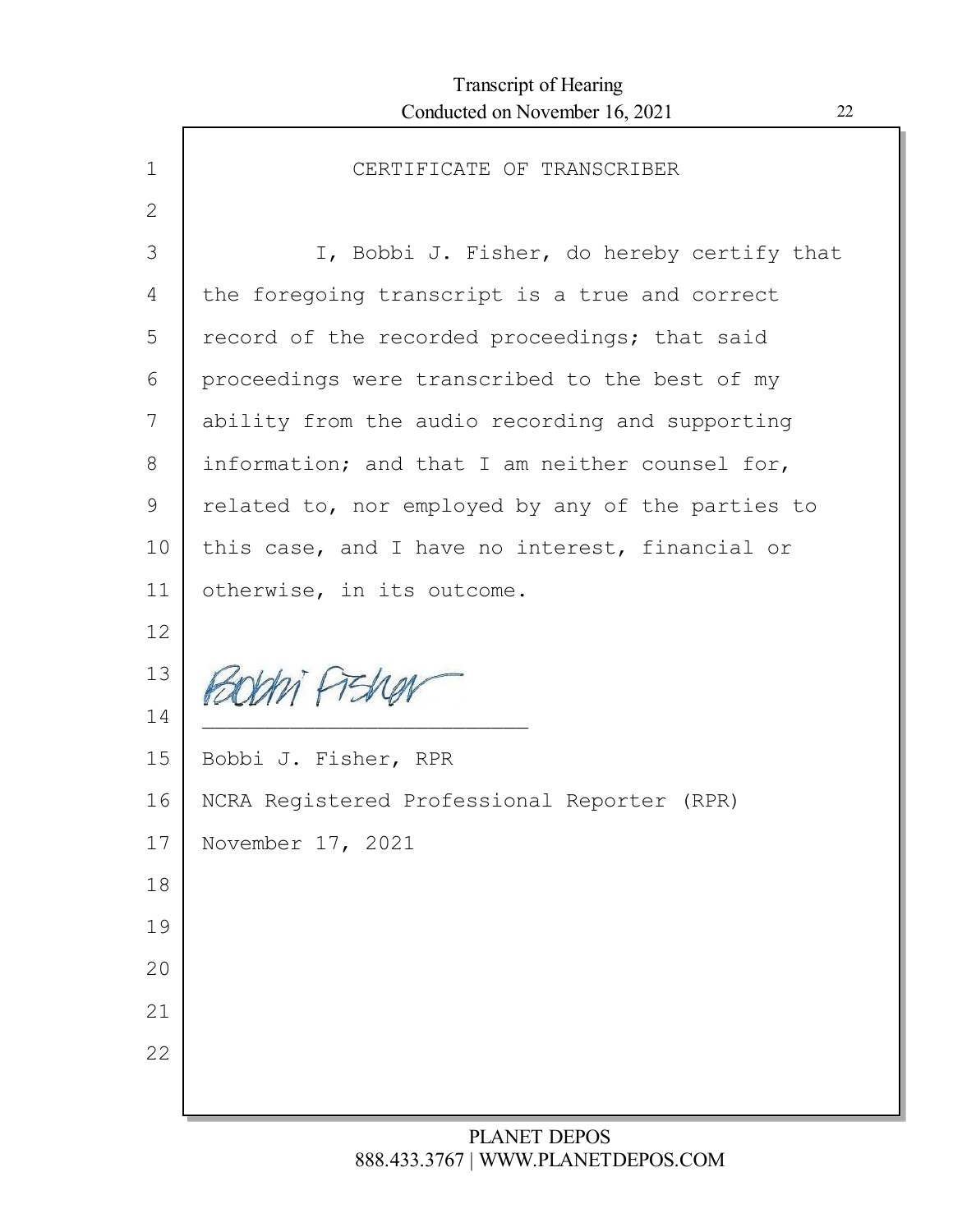| A                 | again            | anymore                  | bank                         |
|-------------------|------------------|--------------------------|------------------------------|
| ability           | 15:17            | 11:21                    | 13:5, 13:14,                 |
| 22:7              | against          | anything                 | 13:15, 15:2,                 |
| about             | 15:21            | 17:18, 20:7              | 15:13, 16:11                 |
| 9:14, 9:19,       | agency           | apparently               | based                        |
| 10:7, 10:20,      | 9:16             | 8:14                     | 8:22                         |
| 11:2, 13:20,      | agent            | appear                   | bates                        |
| 16:7              | 10:15, 14:9      | 5:21                     | 3:3, 5:10,                   |
| above             | agree            | applicable               | 5:11, 5:13,                  |
| 20:13             | 16:17            | 9:22                     | 17:17                        |
| absolutely        | a1               | apply                    | because                      |
| 14:10, 18:5       | 5:6              | 8:6                      | 5:22, 10:20,                 |
| absorb            | a11              | appreciate               | 14:1, 19:15                  |
|                   | 5:2, 5:5, 5:13,  | 6:9                      | been                         |
| 11:5              | 5:18, 7:3,       | appropriate              | 11:10, 14:3,                 |
| accept<br>7:13    | 12:18, 14:10,    | 18:21                    | 14:16                        |
|                   | 17:10, 17:15,    | area                     | before                       |
| accepting         | 17:19, 19:1,     | 17:6                     | 1:13, 2:6, 21:3              |
| 9:9, 9:10         | 19:22, 20:7,     | argues                   | behalf                       |
| accommodate       | 20:11            | 9:12                     | 3:2, 3:9                     |
| 6:10              | almost           | argument                 | being                        |
| account           | 14:6             | 6:21, 6:22,              | 10:21                        |
| $13:5$ , $15:2$ , | already          | $7:2$ , $13:20$ , $14:6$ | believe                      |
| 15:14, 16:11      | 16:20            | arguments                | 8:15, 15:1,                  |
| act               | also             | 7:3                      | 15:11, 18:15                 |
| 10:11, 10:17,     | 10:19, 17:7,     | arizona                  | best                         |
| 11:13, 11:18,     | 19:5             | 3:20                     | 22:6                         |
| 12:1, 19:11       | although         | articulated              | bhirud                       |
| actions           | 8:4              |                          | 3:10, 5:15,                  |
| 18:7              | amendment        | 8:7, 8:16                | 17:22, 18:8                  |
| addition          | 16:5, 16:6       | asked                    | bills                        |
| 13:20             | amount           | 5:21, 7:12,              | 10:21, 11:5                  |
| additional        | 19:14            | 18:3, 19:5               | bit                          |
| 6:22, 7:2         | andrews          | asking                   | 6:4, 8:1, 8:21,              |
| address           | 3:4              | 9:17, 15:18              | 18:11                        |
| 18:16             |                  | attorney-client          | bjf                          |
| adequate          | answer           | 13:21, 14:2,             | 10:1                         |
| 8:12, 16:16,      | 7:11             | 14:14                    | board                        |
| 16:18             | answers          | audio                    | $1:4$ , 5:6, 5:8,            |
| admitted          | 7:14, 7:15       | 22:7                     |                              |
| 5:19              | any              | automatically            | $5:12$ , $8:2$ , $9:6$ ,     |
| adopted           | 7:16, 8:5,       | 12:11                    | 9:12, 9:15,<br>13:1, 13:4,   |
| 8:15              | 10:14, 13:4,     | avenue                   |                              |
| affixed           | 13:14, 13:15,    | 3:5                      | 14:5, 14:7,<br>14:11, 14:18, |
| 21:11             | 14:2, 14:14,     | в                        |                              |
| after             | 14:17, 15:11,    | back                     | 15:3, 15:6,<br>15:7, 15:17,  |
| 12:4, 18:19       | 16:1, 17:10,     | 11:8, 18:13              | 15:21, 16:17,                |
| afternoon         | 18:7, 19:3,      | balance                  | 16:21, 17:8,                 |
| 18:13             | 20:7, 21:7, 22:9 | 15:16, 15:19             |                              |
|                   |                  |                          |                              |
|                   |                  |                          |                              |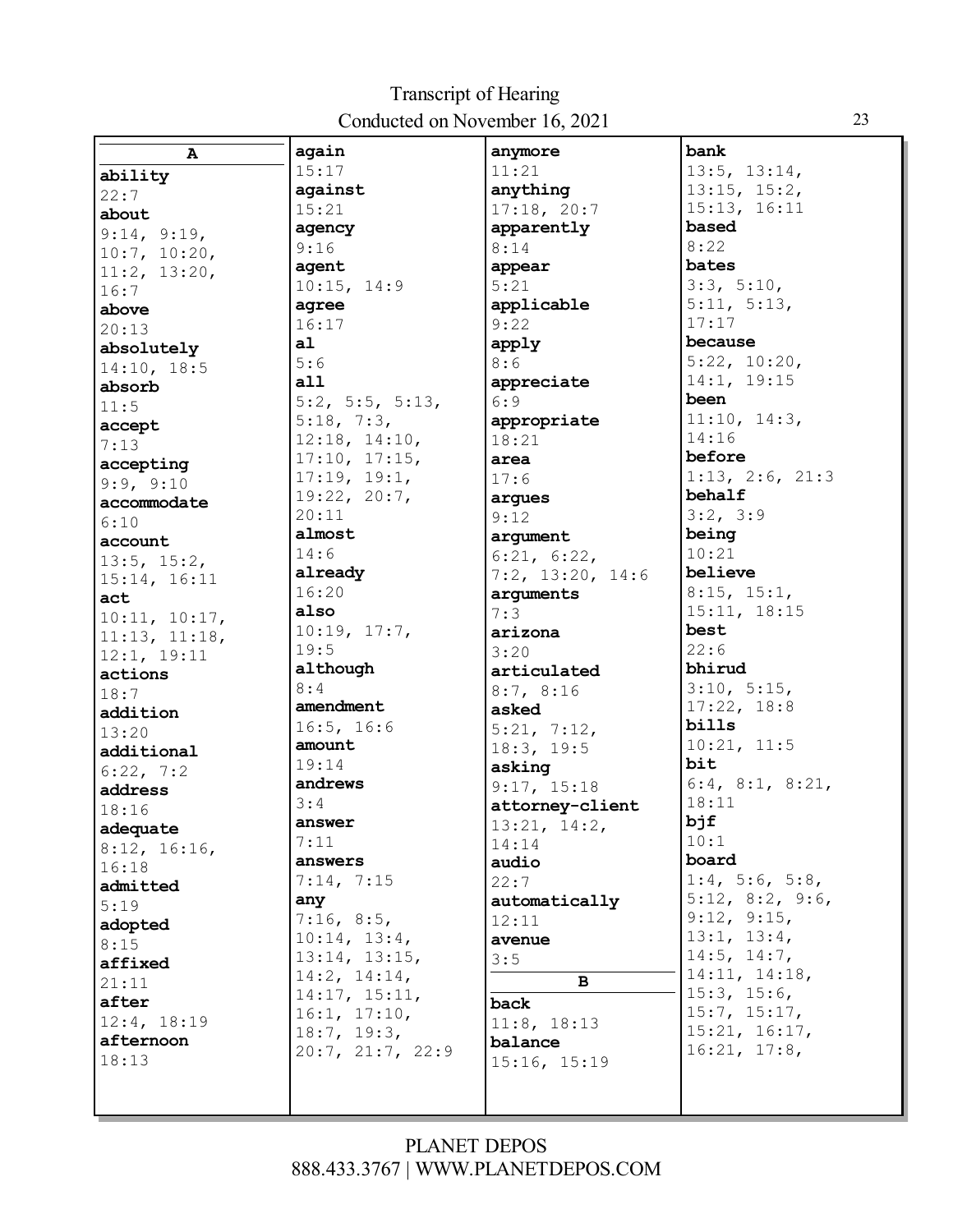| 17:16, 18:19,     | 13:15            | correct                  | deals                         |
|-------------------|------------------|--------------------------|-------------------------------|
| 20:6              | certificate      | 22:4                     | 7:1, 19:15                    |
| board's           | 21:1, 22:1       | could                    | debra                         |
| 6:13, 6:14,       | certify          | 5:9, 9:15, 19:8          | 1:7, 5:6                      |
| 7:20, 10:12,      | 21:5, 22:3       | counsel                  | decision                      |
| 10:15, 13:20,     | chain            | $5:8$ , $17:4$ ,         | 5:22, 10:1,                   |
| 16:14             | 2:3              | $17:8$ , $17:15$ ,       | 14:8, 15:10                   |
| bobbi             | circuit          | 17:20, 18:4,             | deems                         |
| 1:22, 22:3,       | 1:2, 2:2         | 18:6, 18:19,             | 18:21                         |
| 22:15             | cited            | 19:2, 20:5,              | defendant                     |
| both              | 8:2              | $20:6$ , $21:6$ , $22:8$ | 3:9, 5:17                     |
| 14:1              | citizens         | county                   | defendant's                   |
| bottom            | 10:6             | 1:2, 1:4, 2:2,           | 6:15, 7:17                    |
| 14:21             | c1               | 5:6, 5:11, $10:22$       | defendants                    |
| bound             | 5:7              | course                   | 1:9, 6:17,                    |
| 14:12             | claimed          | 6:1, 8:2, 9:7,           | 6:21, 7:2, 7:9,               |
| bridge            | 14:16            | 12:3                     | 7:14, 9:8, 9:18,              |
| 2:3               |                  | court                    |                               |
| bulk              | clear            | $1:2$ , $2:2$ , $2:7$ ,  | 11:15, 15:19,<br>15:20, 16:4, |
|                   | 8:6              | 5:2, 5:3, 5:4,           | 17:21                         |
| 15:1              | clearly          |                          |                               |
| C                 | 10:19            | 5:5, 5:13, 5:18,         | defer                         |
| calendar          | client           | 6:8, 6:11, 7:4,          | 17:22                         |
| 17:12             | 14:4             | $8:4$ , $8:9$ , $8:14$ , | deferring                     |
| callie            | code             | 9:7, 9:16, 9:17,         | 19:2                          |
| 1:7               | 13:14            | 9:21, 9:22,              | denied                        |
| came              | codes            | 11:13, 13:9,             | 7:19, 19:12                   |
| 12:4              | 13:12            | 16:10, 16:13,            | deny                          |
| case              | come             | 17:19, 18:5,             | 6:20, 7:10,                   |
| $1:6$ , 7:5, 8:3, | 13:19            | 18:9, 18:10,             | 16:13                         |
| 8:9, 9:5, 9:18,   | coming           | 18:18, 19:1,             | denying                       |
| 10:4, 10:5,       | 9:16             | 19:5, 19:7,              | 17:5                          |
| 10:9, 10:14,      | commission       | 19:10, 19:19,            | deposition                    |
| 11:9, 11:15,      | 21:19, 21:20     | 19:22, 20:4,             | 21:4                          |
| 12:20, 13:2,      | commonwealth     | 20:11, 21:1              | description                   |
| 15:6, 15:17,      | 2:8, 21:17       | court's                  | 4:2                           |
| 15:19, 16:1,      | complicated      | 6:10, 12:22,             | designee                      |
| 16:17, 18:12,     | 18:11            | 14:1                     | 10:12                         |
| 19:6, 19:11,      | concerning       | courtroom                | diamante                      |
| 19:12, 21:8,      | 12:5, 13:5       | 5:14, 6:5,               | $2:6$ , $21:3$ ,              |
| 22:10             | concluded        | 17:20                    | 21:16                         |
| cases             | 20:14            | courts                   | difference                    |
| 9:20, 11:8,       | consider         | 8:1                      | 8:5, 14:10                    |
| 12:3              |                  | D                        | different                     |
| castles           | 11:22            | day                      | 8:1                           |
|                   | constitutionally | 21:11                    | digital                       |
| 8:8               | 12:12            | dealing                  | 2:7                           |
| certainly         | control          | 14:17                    |                               |
| 6:6, 7:3, 11:3,   | 17:13            |                          | disagree                      |
|                   | coronado         |                          | 9:14                          |
|                   | 3:19             |                          |                               |
|                   |                  |                          |                               |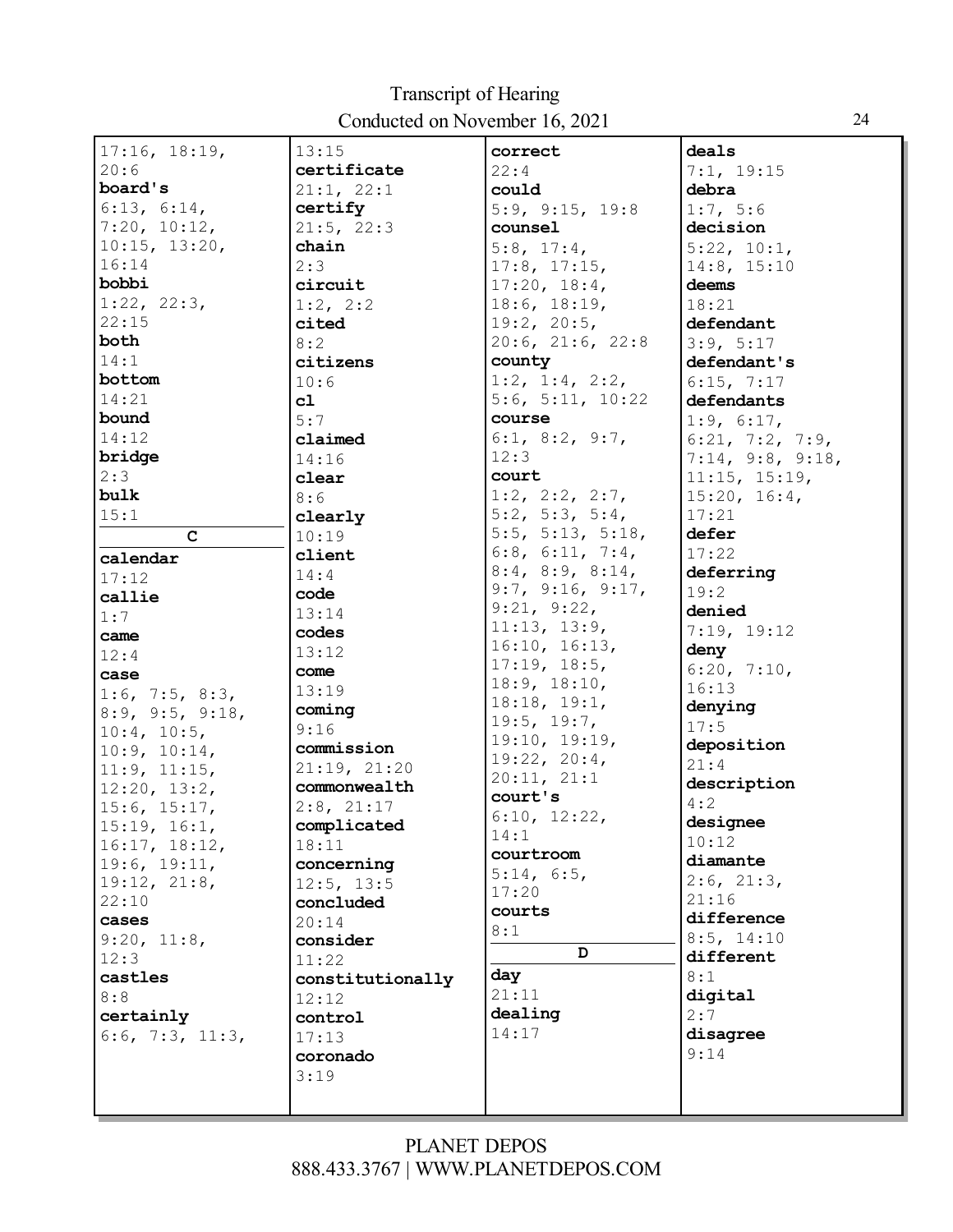| disclosed      | entirely                 | favor                     | ${\mathbf G}$ |
|----------------|--------------------------|---------------------------|---------------|
| 11:12          | 19:6                     | 15:20                     | gardiner      |
| disclosure     | entirety                 | federal                   | 1:13          |
| 15:12          | 19:12                    | $8:2$ , $8:3$ , $8:15$ ,  | qave          |
| disclosures    | equally                  | 8:17, 8:21,               | 7:14, 14:11   |
| 11:11          | 9:13                     | 8:22, 9:2, 9:3,           | generally     |
| dismiss        | esq                      | 13:6, 15:3,               | 11:17         |
| 19:6, 19:12    | 3:3, 3:10, 3:17          | 15:14, 16:9,              | qive          |
| dismissing     | est                      | 16:12, 16:20              | 5:22, 8:22    |
| 19:10          | 1:16                     | file                      | given         |
| documents      | et                       | 19:8                      | 16:9          |
| 9:9, 9:11      | 5:6                      | filed                     | goes          |
| doing          | even                     | 6:13                      | 11:8          |
| 16:3, 16:4     | 13:10                    | financial                 | qoinq         |
| draft          | event                    | 21:8, 22:10               | 6:3, 6:19,    |
| 20:1           | 7:17                     | find                      | 6:22, 7:10,   |
| duly           | ever                     | 11:6, 14:14,              | 8:20, 16:10,  |
| 5:4            | 9:15                     | 15:6, 15:19               | 16:13, 17:3,  |
| duty           | every                    | finds                     | 17:7, 18:9,   |
| 14:11          | 13:8                     | 13:9                      | 18:12, 19:16  |
| E              | everything               | first                     | qoldwater     |
| effect         | 13:2, 13:7,              | 6:12, 7:21,               | 3:18          |
| 19:9           | 13:8                     | $9:2$ , $10:3$ , $11:6$ , | good          |
| either         | evidence                 | 11:10, 16:5,              | 5:10, 5:15    |
| 17:2           | 15:9                     | 16:6, 16:18               | qoverned      |
| electronically | exactly                  | fisher                    | 9:20          |
| 21:5           | 10:13                    | 1:22, 22:3,               | government    |
| else           | exception                | 22:15                     | 9:16, 11:16   |
| 10:14, 13:7,   | 16:11                    | florida                   | grant         |
| 13:9, 20:7     | excuse                   | 10:1, 11:7,               | 6:19, 6:22    |
| email          | 9:10                     | 11:9, 11:14,              | granted       |
| 18:16          | expires                  | 12:2, 12:3, 12:8          | 7:6, 8:12     |
| employed       | 21:20                    | follows                   | granting      |
| 21:7, 22:9     | explained                | 6:18                      | 17:6          |
| employee       | 16:20, 17:7              | foregoing                 | quess         |
| 10:12, 10:14,  | extent                   | 21:4, 22:4                | 17:4          |
| 14:8, 14:13    | 7:1, 13:6, 18:7          | four-part                 | н             |
| end            | extremely                | 8:15                      | hac           |
| 8:5, 9:1       | 19:19                    | freedom                   | 3:17, 5:19    |
| endorse        | F                        | 10:11, 10:16,             | half          |
| 18:20, 20:5    | fact                     | 11:12, 11:18,             | 16:19         |
| endorsed       | 11:11                    | 12:1                      | hamilton      |
| 18:6           | fairfax                  | frivolous                 | 3:11, 5:16    |
| enforcing      | $1:2$ , $1:4$ , $1:14$ , | 14:6<br>furnished         | hand          |
| 16:4, 16:6     | $2:2$ , $2:4$ , $5:5$ ,  | 11:16                     | 21:11         |
| entered        | 5:11, 10:22              | further                   | hardship      |
| 17:11          | famous                   |                           | 15:20         |
|                | 8:3                      | 17:18                     |               |
|                |                          |                           |               |
|                |                          |                           |               |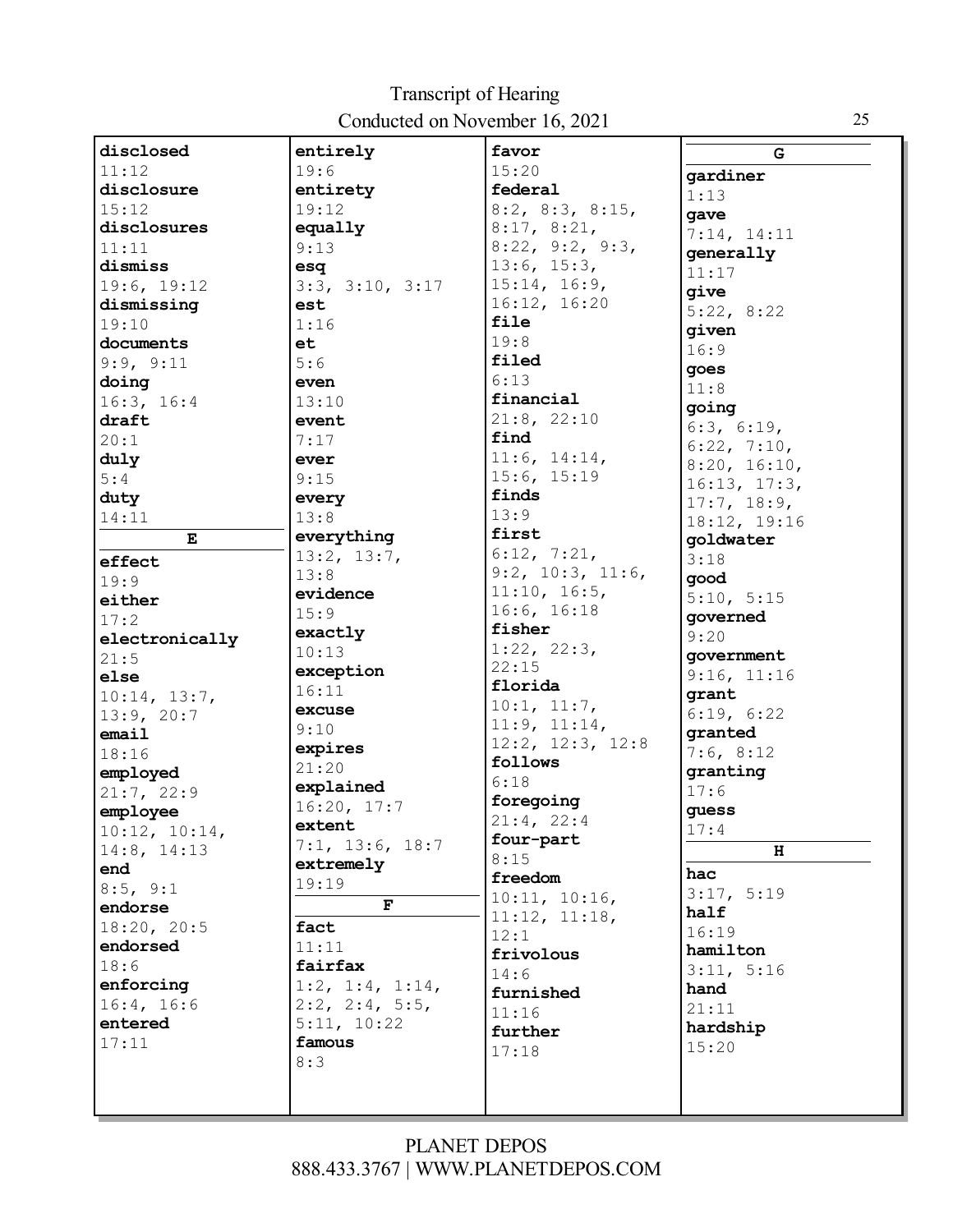| hardships     | 15:3               | 15:7, 16:15,            | 14:18, 15:3                    |
|---------------|--------------------|-------------------------|--------------------------------|
| 15:17         | impose             | 16:22                   | limited                        |
| harm          | 15:18              | issue                   | 19:14, 19:19                   |
| 8:11, 15:5,   | imposed            | 12:2                    | line                           |
| 15:7, 15:12,  | 12:17              | $\overline{\mathbf{J}}$ | 14:21                          |
| 16:16, 16:22  | inclusive          | dor                     | little                         |
| heard         | 8:21               | 1:20                    | 6:4, 8:1, 8:21,                |
| 7:3           | individual         | judge                   | 18:11                          |
| hearing       | 10:6, 12:14,       | 17:11, 17:17            | 11p                            |
| 16:14, 20:13  | 14:7               | judge's                 | 3:4, 3:11                      |
| held          | individuals        | 1:12, 2:1, 4:3          | local                          |
| 2:1           | 12:6               | justified               | 17:4, 19:2,                    |
| here          | ineptness          | 7:13                    | 20:5                           |
| 5:16, 6:4,    | 15:8               | $\bf K$                 | <b>look</b>                    |
| 12:9, 13:8,   | information        |                         | 13:13                          |
| 13:9, 16:3    | 10:7, 10:10,       | karen                   | M                              |
| hereby        | 10:11, 10:16,      | 18:16                   | made                           |
| 17:14, 21:4,  | 10:17, 11:13,      | keeping                 | 7:3, 10:11,                    |
| 22:3          | 11:18, 12:1,       | 14:19                   | 14:7, 15:9                     |
| hereunto      | $12:5$ , $12:16$ , | ketan                   | make                           |
| 21:10         | 12:21, 13:5,       | 3:10, 5:15              | 8:5, 8:6, 11:14                |
| high          | 13:10, 13:11,      | key                     | makes                          |
| 16:7          | 13:17, 13:18,      | 9:5                     | 14:5, 14:9                     |
| highest       | 14:4, 14:17,       | know                    | matter                         |
| 12:19, 12:21  | 14:19, 14:20,      | 15:9                    | 10:7, 10:20,                   |
| hold          | 15:10, 15:13,      | kurth                   | 11:1, 11:3,                    |
| 12:10, 12:15  | 15:15, 19:14,      | 3:4                     | 17:11                          |
| holding       | 19:20, 22:8        | L                       | maybe                          |
|               |                    |                         |                                |
| 12:8          | initial            | last                    |                                |
| honor         | 7:4                | 12:10                   | 7:16, 15:8<br>means            |
| 5:11, 6:6,    | injunction         | law                     | 9:20                           |
| 18:17, 18:22, | 6:2, 7:21,         | 8:13, 16:16,            | meet                           |
| 19:18, 19:21, | 8:10, 8:11,        | 16:18                   |                                |
| 20:3, 20:10   | 17:1, 17:5         | lawfully                | 16:18, 16:22<br>members        |
| honorable     | institute          | 10:6, 10:10,            | 14:7                           |
| 1:13          | 3:18               | 10:19, 12:16,           | mention                        |
| however       | interest           | 12:17                   |                                |
| 18:20         | 12:18, 12:20,      | legal                   | 9:1<br>merits                  |
| hunton        | 15:22, 16:3,       | 6:20, 6:22,             |                                |
| 3:4           | 16:7, 21:8,        | $7:2$ , $7:3$ , $10:21$ | 7:20, 9:4, 9:6,<br>9:7, 14:18, |
| $\mathbf I$   | 22:10              | legally                 | 14:22, 15:4                    |
| id            | internet           | 7:13                    | met                            |
| 15:14, 16:12  | 13:14              | likelihood              | 11:10                          |
| identify      | intrusion          | 13:4, 14:21             | might                          |
| 5:9           | 12:7, 12:14        | likely                  | 14:3                           |
| ids           | irrelevant         | 9:3, 9:6, 13:1,         | mind                           |
| 13:6, 15:2,   | 13:22              |                         | 9:19                           |
|               | irreparable        |                         |                                |
|               | 8:11, 15:5,        |                         |                                |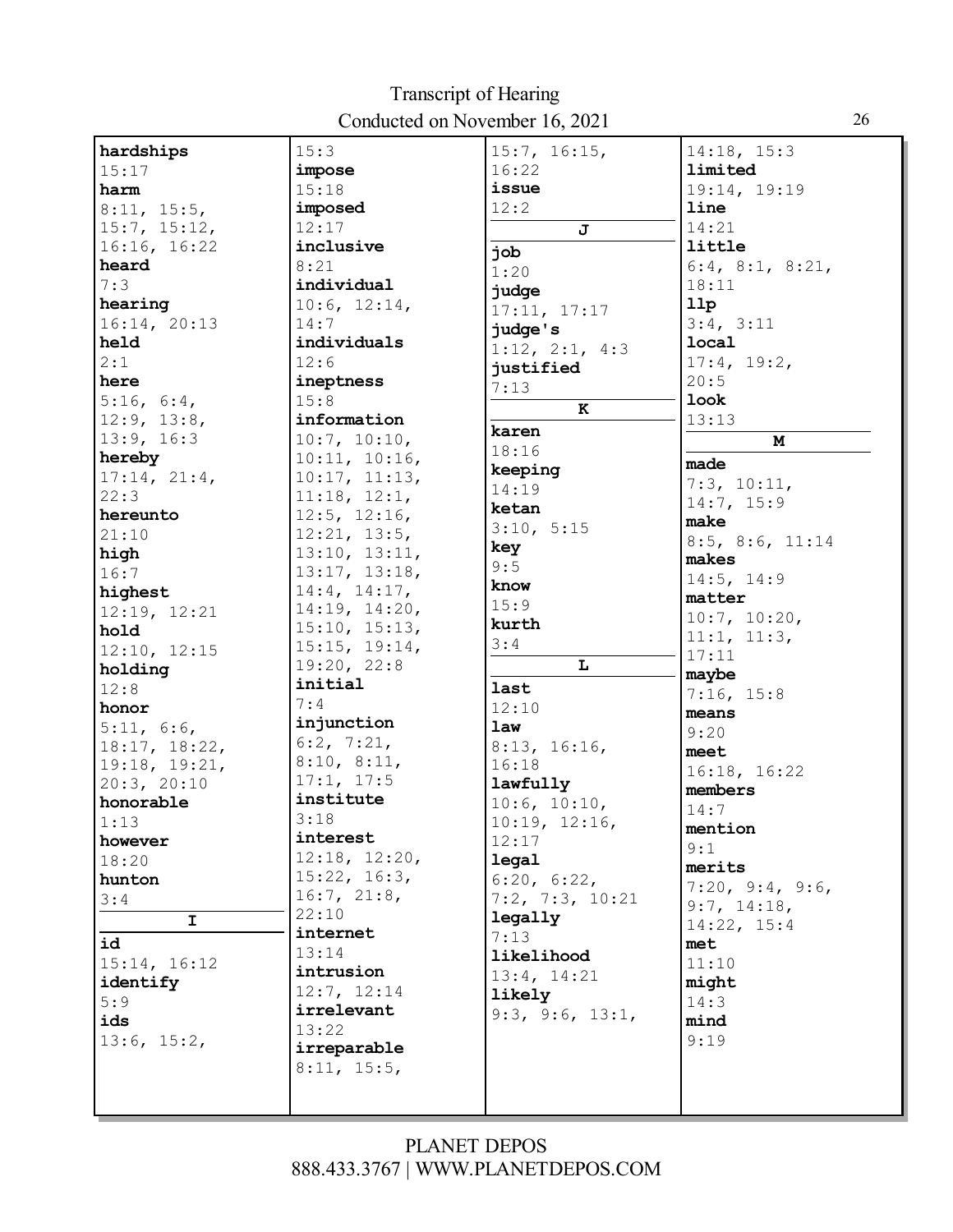| minor                     | 21:20              | opposing                 | $7:5$ , $7:7$ , $7:10$ , |
|---------------------------|--------------------|--------------------------|--------------------------|
| 16:10                     | note               | 18:4, 18:6               | 7:18, 9:2, 9:5,          |
| more                      | 7:22, 18:6         | opposition               | $11:6$ , $17:6$ , $19:5$ |
| 8:21, 18:11               | nothing            | 19:5                     | parties                  |
| morning                   | 20:9               | order                    | 5:21, 20:8,              |
| 5:10, 5:15                | notice             | 6:15, 12:19,             | 21:7, 22:9               |
| most                      | 2:6                | 12:21, 17:4,             | past                     |
| 8:16, 9:21,               | november           | $17:8$ , $17:12$ ,       | 11:22                    |
| 9:22, 11:8                | 1:15, 6:16,        | 17:14, 18:3,             | pennsylvania             |
| motion                    | 21:12, 22:17       | 18:18, 19:16,            | 3:5                      |
| 6:13, 6:14,               | number             | 20:1                     | pentagon                 |
| 6:19, 7:1, 7:5,           | 13:13              | ordering                 | 11:2                     |
| $7:8$ , $7:10$ , $7:18$ , | numbers            | 9:8                      | people                   |
| 7:19, 7:21,               | 13:6, 13:11,       | ordinarily               | 6:5                      |
| 16:14, 17:9,              | 15:2, 15:14,       | 18:10                    | pepper                   |
| 19:8, 19:11               | 16:11              | ordinary                 | 3:11, 5:16               |
| motions                   | O                  | 18:11                    | percentage               |
| 6:1                       | oblan              | other                    | 15:13                    |
| move                      | 17:11              | $11:8$ , $12:3$ ,        | perez                    |
| 6:4                       |                    | 13:17, 15:1,             | 18:14, 18:16             |
| much                      | obligation<br>20:1 | 15:12, 17:11,            | permissible              |
| 9:14                      |                    | 20:7                     | 11:20                    |
| ${\bf N}$                 | obtain             | otherwise                | permits                  |
|                           | 8:9, 10:10         | 10:18, 21:9,             | 11:19                    |
| names                     | obtained           | 22:11                    | permitted                |
| 13:5, 15:2,               | 10:6, 10:18,       | out                      | 11:19                    |
| 15:14, 16:11              | 10:19, 12:17       | 6:14, 10:2,              | person                   |
| narrowly                  | obviously          | 12:2                     | 14:12                    |
| 12:18                     | 11:8, 20:5         | outcome                  | personal                 |
| ncra                      | october            | 21:9, 22:11              | $12:5$ , $12:13$ ,       |
| 22:16                     | 6:15               | over                     | 12:22, 13:10,            |
| nd                        | oettinger          | 6:4, 15:10               | 13:12, 13:19,            |
| 6:15                      | 1:8                | ${\bf P}$                | 19:15                    |
| neither                   | officer            |                          | personally               |
| 21:6, 22:8                | 21:3               | page                     | 6:8                      |
| new                       | okay               | $4:2$ , $8:8$ , $12:9$ , | phoenix                  |
| 18:1                      | 17:19, 18:8        | 12:10                    | 3:20                     |
| newspaper                 | one                | pages                    | place                    |
| 10:5, 12:15               | 10:3, 17:11,       | 1:21                     | 9:10                     |
| none                      | 19:4               | paid                     | plaintiff                |
| 4:8                       | ones               | 10:21                    | $1:5$ , $3:2$ , $7:15$   |
| northwest                 | 14:11              | papers                   | pleadings                |
| 3:5, 3:12                 | only               | 11:2                     | 7:4                      |
| notarial                  | 12:15, 12:18,      | parrish                  | please                   |
| 21:11                     | 13:3, 16:15        | $2:6$ , $21:3$ ,         | 5:3, 17:4,               |
| notary                    | opinion            | 21:16                    | 18:18                    |
| 2:7, 21:1,                | 12:10              | part                     |                          |
| 21:16, 21:19,             | opportunity        | 6:19, 6:20,              | point                    |
|                           | 18:20              |                          | 12:9                     |
|                           |                    |                          |                          |
|                           |                    |                          |                          |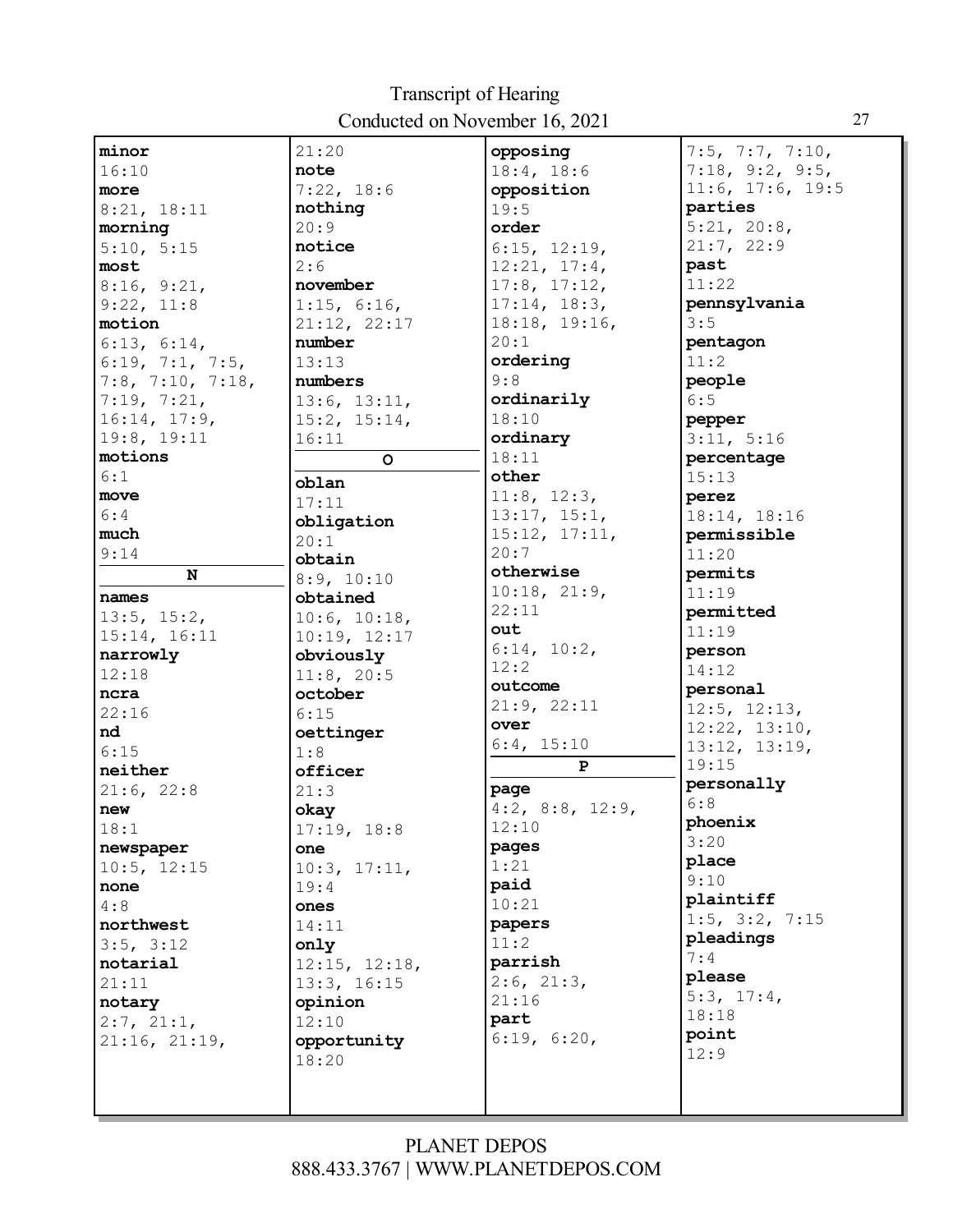| possible      | protected     | receive            | relevant                 |
|---------------|---------------|--------------------|--------------------------|
| 11:22         | 12:12         | 11:15              | 11:21                    |
| power         | prove         | received           | remedy                   |
| 9:17          | 8:10          | 6:16, 9:9          | 8:12, 16:16,             |
| prefer        | public        | recent             | 16:18                    |
| 19:8          | 2:7, 10:7,    | 9:21               | reporter                 |
| preliminary   | 10:20, 11:4,  | recently           | 2:7, 5:3, 5:4,           |
| 6:2, 7:21,    | 13:11, 15:22, | 8:16               | 21:1, 22:16              |
| 16:14, 17:5   | 16:2, 16:7,   | recess             | representing             |
| prepare       | 21:1, 21:16   | 20:12              | 5:11                     |
| 17:4, 17:8,   | publication   | record             | request                  |
| 18:3          | 12:11         | 5:9, 22:5          | 6:2, 10:11,              |
| present       | publisher     | recorded           | 10:17                    |
| 5:14, 5:20    | 10:4          | 21:6, 22:5         | required                 |
| press         | publishers    | recording          | 11:12                    |
| 12:7, 12:14   | 10:9          | 22:7               | requires                 |
| prior         | publishes     | redacted           | 16:15                    |
| 9:13, 9:14,   | 12:15         | 13:3, 13:18,       | requiring                |
| 9:19, 10:4,   | pull          | 16:13, 19:14       | 14:19                    |
| 15:18         | 6:14          | redaction          | response                 |
| privacy       | punishment    | 7:12, 13:8         | 6:15, 6:17,              |
| 12:6, 12:13,  | 12:17         | redactions         | 7:17, 10:16              |
| 12:22, 13:10, | pursuant      | 7:9, 11:19,        | restrain                 |
| 13:13, 13:19, | 2:6           | 11:21, 12:1,       | 9:8, 9:17, 9:18          |
| 19:15         | $\mathbf Q$   | 15:1               | restrained               |
| privilege     |               | regard             | 14:20, 19:15             |
| 13:21, 14:2,  | qualify       | 6:20, 7:7,         | restraining              |
| 14:3, 14:15   | 17:1          | 11:17, 13:2,       | 17:12, 17:14,            |
| pro           | question      | $15:5$ , $15:16$ , | 19:16                    |
| 3:17, 5:19    | 7:11, 9:19,   | 15:22, 16:20,      | restraint                |
| probably      | 10:3, 16:1,   | 17:5, 17:9         | 9:13, 9:15,              |
| 13:14, 18:15  | 18:2, 19:4    | regarding          | 9:19, 10:4,              |
| problem       | questions     | 7:8                | 15:18                    |
| 6:11          | 17:10, 19:3   | registered         | result                   |
| proceeded     | quite         | 22:16              | 8:18                     |
| 12:4          | 10:19         | reiterated         | return                   |
| proceedings   | $\mathbf R$   | 11:9               | 9:8                      |
| 11:20, 21:5,  | re-filed      | related            | richard                  |
| 22:5, 22:6    | 6:16          | 21:7, 22:9         | 1:13                     |
| product       | read          | relates            | right                    |
| 13:21, 14:2,  | 7:4           | 15:13              | $5:2$ , $5:5$ , $5:13$ , |
| 14:15         | really        | relating           | 5:18, 12:9,              |
| professional  | 9:4, 13:22    | 12:21              | 17:10, 17:15,            |
| 22:16         | realm         | relationship       | 17:19, 19:1,             |
| prong         | 13:12         | 10:13              | 19:22, 20:7,             |
| 14:22         | reason        | released           | 20:11                    |
| protect       | 15:8          | 10:15              | rights                   |
| 12:6, 12:14   |               | releasing          | 16:4, 16:5,              |
|               |               | 14:4               |                          |
|               |               |                    |                          |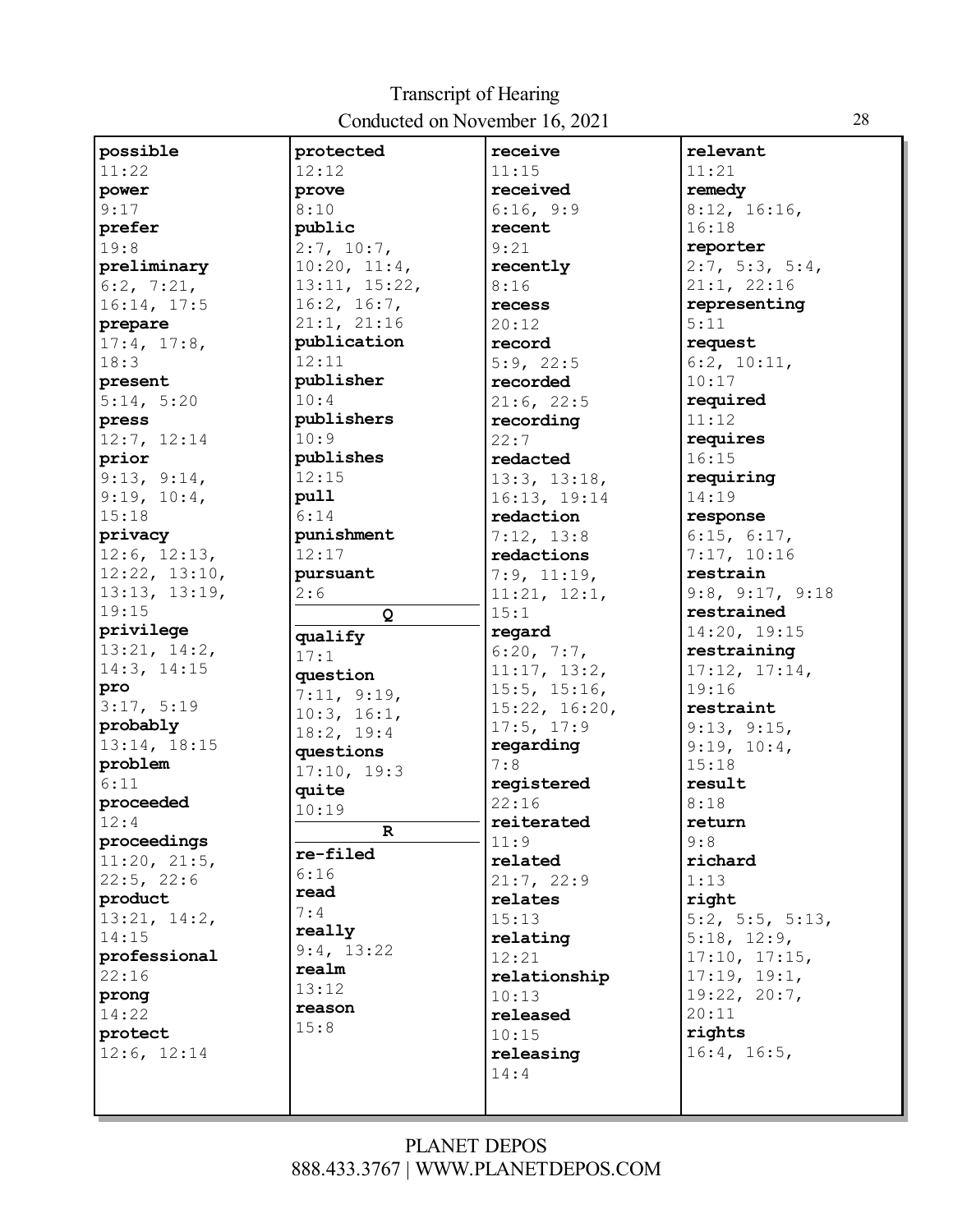| 16:6                     | second                   | 11:10, 16:10,             | 9:21, 9:22,               |
|--------------------------|--------------------------|---------------------------|---------------------------|
| road                     | 7:7, 7:18, 9:11          | 16:15, 16:19,             | 11:13                     |
| 2:3, 3:19                | see                      | 16:21, 17:1               | sure                      |
| routing                  | 6:4                      | star                      | 10:13                     |
| 13:11, 13:13             | separate                 | 10:1, 11:7,               | swear                     |
| rpr                      | 19:8                     | 11:9, 11:14,              | 5:2                       |
| 1:22, 22:15,             | september                | 12:3, 12:8                | swift                     |
| 22:16                    | 17:13                    | start                     | 13:12, 13:14              |
| rule                     | set                      | 6:3, 17:15                | sworn                     |
| 6:12                     | 9:11, 10:2,              | state                     | 5:4                       |
| ruling                   | 12:2, 21:10              | 7:22, 8:18,               | T                         |
| $1:12$ , $2:1$ , $4:3$ , | several                  | 12:6, 12:13,              |                           |
| 6:18, 8:22               | 9:20                     | $12:18$ , $12:20$ ,       | tailored                  |
| run                      | should                   | 16:15, 16:19,             | 12:18                     |
| 18:4                     | 9:7                      | 17:1                      | take                      |
| ryan                     | shown                    | states                    | 6:8                       |
| 3:3, 5:11                | 16:12                    | 13:16                     | taken                     |
| S                        | signature-5tmlq          | stolen                    | 21:4                      |
|                          | 22:13                    | 10:18                     | taking                    |
| said                     | signature-bi6ds          | street                    | 20:1                      |
| 7:9, 8:9, 8:17,          | 21:14                    | 3:12                      | talking                   |
| 11:13, 21:5,             | significance             | strike                    | 11:2                      |
| 22:5                     | $10:8$ , $10:20$ ,       | 6:13, 6:14,               | tax                       |
| same                     | 11:4                     | 6:19, 7:1, 7:5,           | 13:6, 15:2,               |
| 8:19                     | simply                   | $7:8$ , $7:10$ , $7:18$ , | 15:14, 16:12              |
| sandefur                 |                          | 7:19, 17:9                | taxpayers                 |
| 3:17, 5:19,              | 11:21                    | strongly                  | 10:22, 11:4,              |
| $6:3$ , $6:6$ , $6:9$ ,  | since                    | 15:20                     | 11:5                      |
| 17:3, 18:1,              | 6:21, 8:20,              | stuck                     | technical                 |
| 18:15, 18:17,            | 15:17, 19:13             | 15:11                     | 18:2                      |
| 18:22, 19:1,             | single                   | substantively             | temporary                 |
| 19:4, 19:18,             | 13:8                     | 18:1                      | 17:12, 17:13              |
| 19:21, 19:22,            | sir                      | succeed                   | test                      |
| 20:2, 20:9               | 5:9, 6:11                | 9:3, 9:6, 13:1,           | 11:7                      |
| sanders                  | some                     | 14:18, 14:22,             | th                        |
| 3:11, 5:16               | 6:1                      | 15:4                      | 17:13, 21:11              |
| say                      | somebody                 | success                   | thank                     |
| 9:22, 11:17,             | 10:14                    | 13:4                      | 6:7                       |
| 14:6                     | something                | suffer                    | therefore                 |
| scale                    | 11:1                     | 8:11, 16:21               | 12:22, 14:17              |
| 16:7                     | stage                    | sufficient                | thing                     |
| schedule                 | 11:20, 11:22,            | 7:16                      | 6:12, 7:22,               |
| 6:10                     | 13:22                    | suite                     | 13:3                      |
| school                   | standard                 | 3:13                      | think                     |
| $1:4$ , 5:6, 5:8,        | $8:1$ , $8:2$ , $8:3$ ,  |                           | 7:11, 7:15,               |
| 5:12, 17:16,             | $8:6$ , $8:7$ , $8:16$ , | supporting<br>22:7        | $8:4$ , $8:17$ , $12:8$ , |
| 18:19, 20:6              | 8:18, 8:21,              | supreme                   | 13:3, 14:5,               |
| seal                     | 8:22, 9:1, 9:2,          |                           | 16:1, 17:17,              |
| 21:11                    | 9:3, 10:2,               | 8:4, 8:14,                |                           |
|                          |                          |                           |                           |
|                          |                          |                           |                           |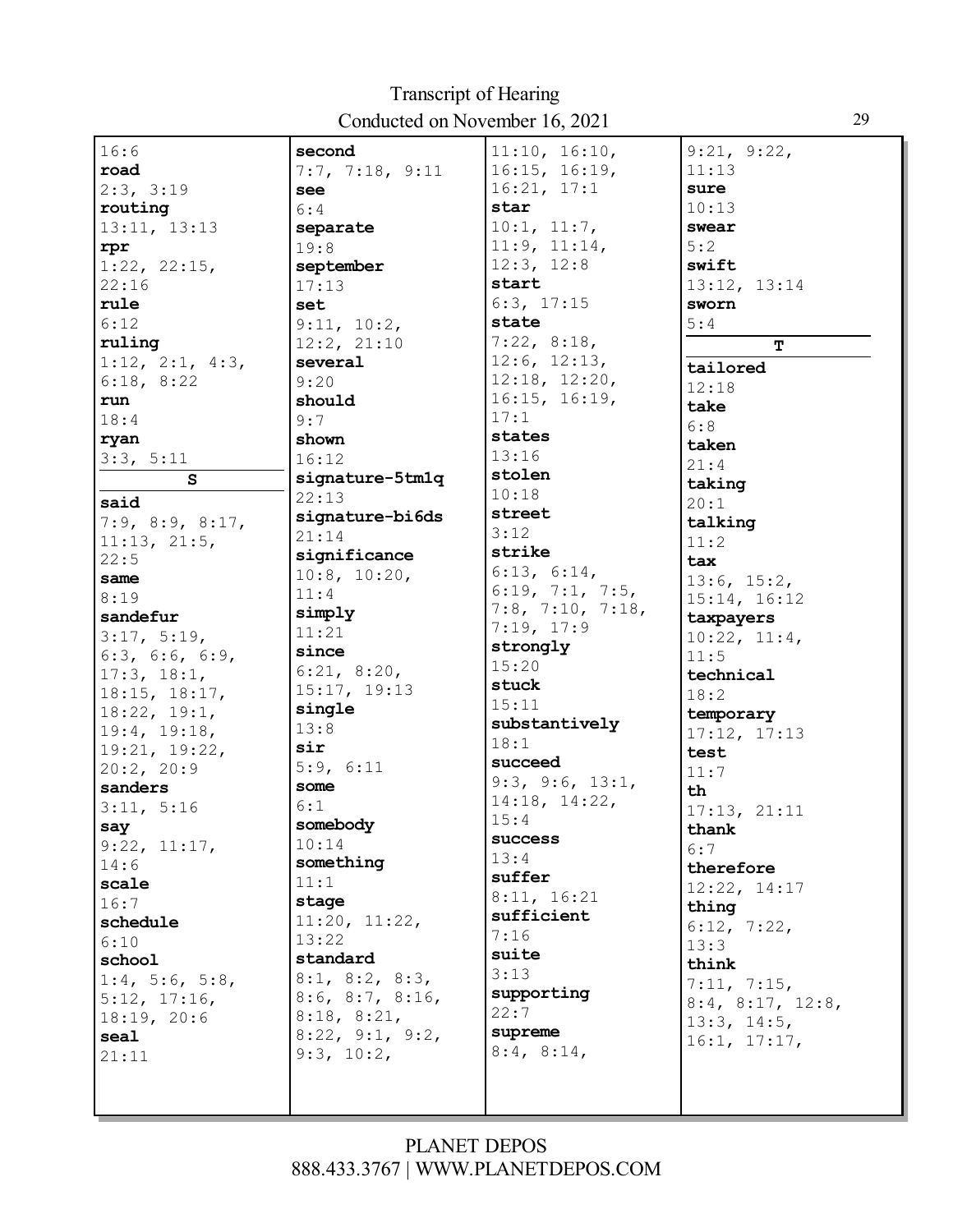| 19:13        | use                       | went            | 13491                   |
|--------------|---------------------------|-----------------|-------------------------|
| through      | 8:17                      | 13:7            | 1:6, 5:7                |
| 13:8, 17:12  | $\mathbf v$               | weren't         | 1596                    |
| timothy      |                           | 7:16            | 3:7                     |
| 3:17         | va                        | whatever        | 16                      |
| tiny         | 8:8                       | 15:8            | 1:15, 21:11             |
| 15:12, 17:6  | vacated                   | whereof         | 17                      |
| tisler       | 17:14                     | 21:10           | 22:17                   |
| 1:7, 5:6     | various                   | whether         | 1986                    |
| today        | 7:9                       | 8:17, 9:5, 9:7, | 8:9                     |
| 5:21         | vast                      | 10:4, 10:13,    | 1989                    |
| transcribed  | 15:1, 17:6                | 12:4            | 10:2                    |
| 1:22, 22:6   | versus                    | willingness     |                         |
| transcriber  | $5:6$ , $8:8$ , $10:1$    | 6:10            | $\overline{2}$          |
|              | vice                      |                 | 20                      |
| 22:1         | 3:17, 5:19                | winter          | 20:13                   |
| transcript   | vietnam                   | 8:3, 8:16       | 20004                   |
| 22:4         | 11:3                      | within          | 3:14                    |
| troutman     | view                      | 12:13, 13:9,    | 20037                   |
| 3:11, 5:16   | 9:4, 10:9,                | 13:12, 13:19    | 3:6                     |
| true         | 13:1, 14:1,               | witness         | 202                     |
| 22:4         | 14:9, 19:7                | 4:2, 21:10      | 3:7, 3:15               |
| truthful     | virginia                  | work            | 2021                    |
| 10:7, 10:10, | $1:14$ , $2:4$ , $2:8$ ,  | 13:21, 14:2,    | 1:6, 1:15, 5:7,         |
| 12:11, 12:16 | $7:22$ , $8:7$ , $8:14$ , | 14:15           | 6:15, 17:13,            |
| tuesday      | 9:1, 18:2, 21:17          | world           | 21:12, 22:17            |
| 1:15         | virtually                 | 13:15           | 2025                    |
| turn         | 13:2                      | wright          | 21:20                   |
| 15:10        | vociferously              | 8:8, 8:10       | 218                     |
| turning      | 9:12, 9:13                | Y               | 8:8                     |
| 7:20         | W                         | yeah            | 22                      |
| two          | waived                    | 17:17, 17:22    | 1:21, 6:15              |
| 10:6         | 14:3, 14:16               | yourself        | 2200                    |
| $\mathbf U$  | want                      | 5:9             | 3:5                     |
| under        | 5:22, 8:6                 | $\mathbf z$     | 22030                   |
| 11:12, 16:5, | wanted                    | zone            | 2:4                     |
| 16:6, 16:9,  | 6:12, 7:22                | 12:12, 13:9,    | 224                     |
| 16:14, 17:1  | war                       | 13:19           | 8:8                     |
| underlying   | 11:3                      | $\mathbf{0}$    | 232                     |
| 6:1          | washington                | 02              | 8:8                     |
| understand   | 3:6, 3:14                 |                 | 274                     |
| 19:18, 19:21 | we're                     | 1:16            | 3:15                    |
| united       | 9:20, 11:2,               | $\mathbf{1}$    | 2890                    |
| 13:16        | 11:21, 16:3               | 10              | 3:15                    |
| unlawful     | webex                     | 1:16, 20:13     | $\overline{\mathbf{3}}$ |
| 11:14        | 5:20                      | 1000            | 30                      |
| unlawfully   | weighs                    | 3:13            | 17:13                   |
| 10:18        | 15:20                     |                 |                         |
|              |                           |                 |                         |
|              |                           |                 |                         |
|              |                           |                 |                         |

3 0